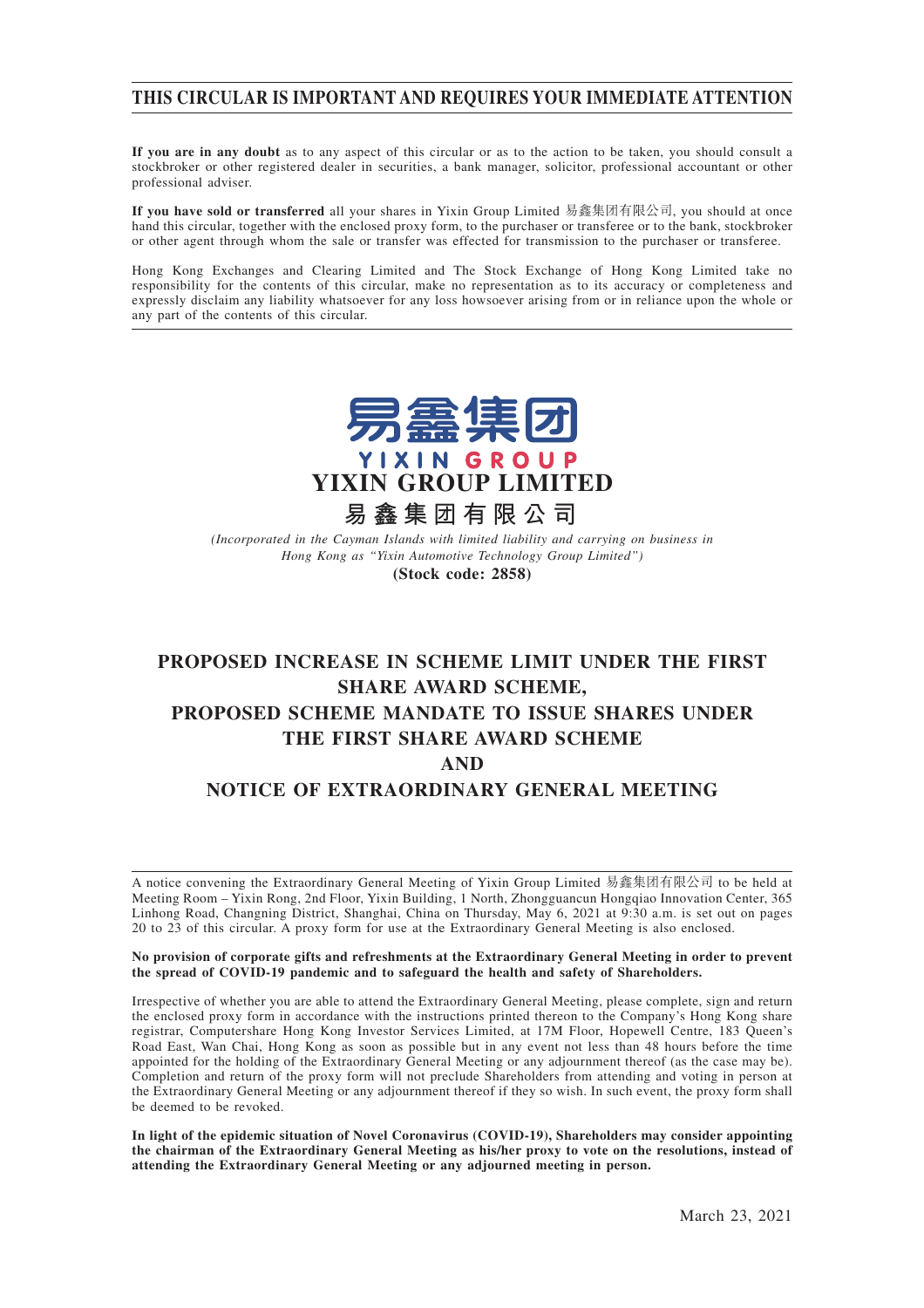## *Page*

| Appendix I $-$ Information regarding the First Share Award Scheme  13 |  |
|-----------------------------------------------------------------------|--|
|                                                                       |  |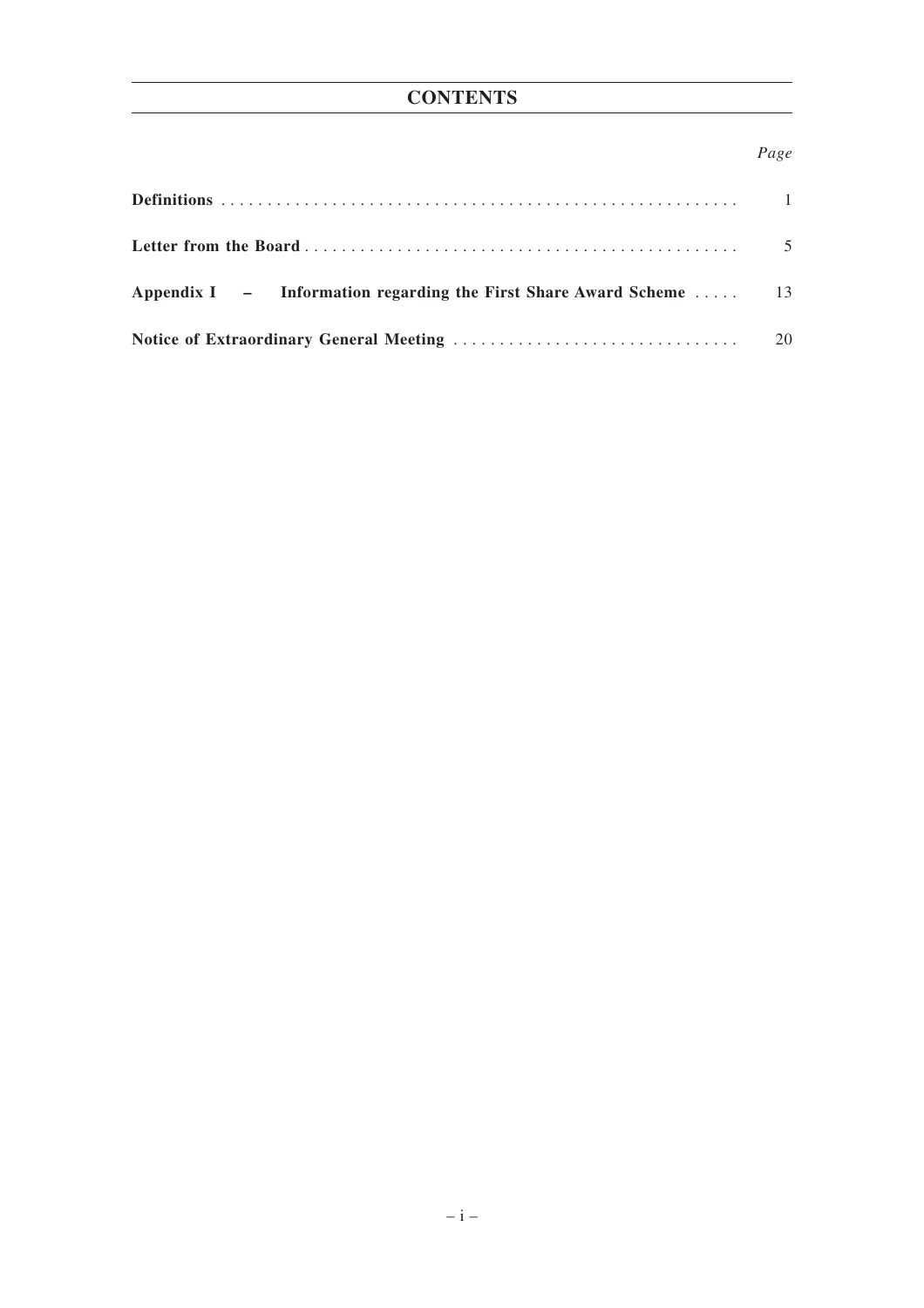*In this circular, unless the context otherwise requires, the following expressions shall have the following meanings:*

| "Additional Shares"                        | 3,303,222 Shares, or 23,122,554 underlying Shares after<br>taking into account the Capitalization Issue, being the<br>equivalent to the aggregate number of Shares underlying<br>the options that were not granted under the Pre-IPO Share<br>Option Scheme prior to the Global Offering                                     |
|--------------------------------------------|------------------------------------------------------------------------------------------------------------------------------------------------------------------------------------------------------------------------------------------------------------------------------------------------------------------------------|
| "Announcement"                             | the announcement of the Company dated February 18,<br>2021                                                                                                                                                                                                                                                                   |
| "Articles" or "Articles of<br>Association" | the amended and restated articles of association of the<br>Company conditionally adopted on 1 November 2017 and<br>effective on the Listing Date                                                                                                                                                                             |
| "associate(s)"                             | has the meaning ascribed thereto in the Listing Rules                                                                                                                                                                                                                                                                        |
| "Award"                                    | an award granted pursuant to the First Share Award<br>Scheme, which may vest in the form of Award Shares or<br>the actual selling price of the Award Shares in cash in<br>accordance with the First Share Award Scheme                                                                                                       |
| "Award Share(s)"                           | the Share(s) to be issued and allotted to a grantee of an<br>Award                                                                                                                                                                                                                                                           |
| "Board"                                    | the board of Directors                                                                                                                                                                                                                                                                                                       |
| "Capitalization Issue"                     | the issue of $4,626,550,692$ Shares on the Listing Date<br>made upon the capitalization of part of the sum standing<br>to the credit of the share premium account of the<br>Company, details of which are set out in the section<br>headed "History and Corporate Structure – The<br>Capitalization Issue" of the Prospectus |
| "China" or "PRC"                           | the People's Republic of China, which for the purpose of<br>this circular to the PRC or China excludes Hong Kong,<br>the Macau Special Administrative Region of the PRC and<br>Taiwan                                                                                                                                        |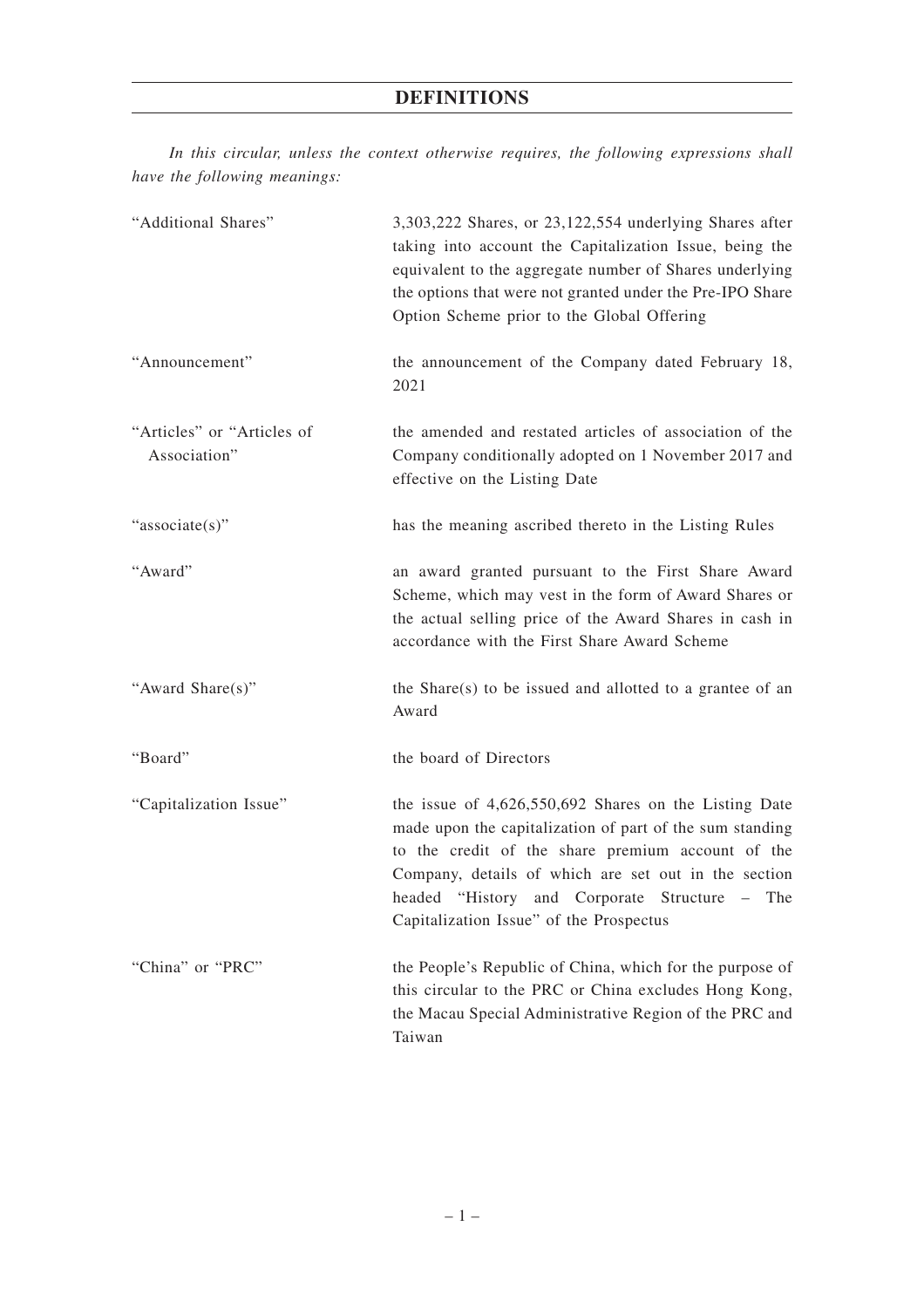# **DEFINITIONS**

| "Company"                                   | Yixin Group Limited 易鑫集团有限公司, an exempted<br>company with limited liability incorporated under the<br>laws of the Cayman Islands, the Shares of which are<br>listed on the Main Board of the Stock Exchange (Stock<br>Code: 2858)                                                                                                                                                                                                                                                                               |
|---------------------------------------------|-----------------------------------------------------------------------------------------------------------------------------------------------------------------------------------------------------------------------------------------------------------------------------------------------------------------------------------------------------------------------------------------------------------------------------------------------------------------------------------------------------------------|
| "connected person(s)"                       | has the meaning ascribed to it under the Listing Rules                                                                                                                                                                                                                                                                                                                                                                                                                                                          |
| "Consolidated Affiliated Entity"            | the entity the Company controls through a series of<br>arrangements,<br>namely<br>Beijing<br>Yixin<br>contractual<br>Information Technology Co., Ltd.* (北京易鑫信息科技有<br>限公司), a company established under the laws of the<br>PRC on January 9, 2015                                                                                                                                                                                                                                                                |
| "Director(s)"                               | the director(s) of the Company                                                                                                                                                                                                                                                                                                                                                                                                                                                                                  |
| "EGM" or "Extraordinary<br>General Meeting" | the extraordinary general meeting of the Company to be<br>held at 9:30 a.m. on Thursday, May 6, 2021 at Meeting<br>Room - Yixin Rong, 2nd Floor, Yixin Building, 1 North,<br>Zhongguancun Hongqiao Innovation Center, 365<br>Linhong Road, Changning District, Shanghai, China for<br>the purpose of considering and, if thought fit, approving,<br>among other things, the Increase in Scheme Limit and the<br>Scheme Mandate                                                                                  |
| "Eligible Person(s)"                        | any individual, being an employee, director (including<br>executive Directors, non-executive Directors<br>and<br>non-executive<br>Directors),<br>officer,<br>independent<br>consultant, advisor, distributor, contractor, customer,<br>supplier, agent, business partner, joint venture business<br>partner or service provider of any member of the Group<br>any affiliate who the Board or its delegate(s)<br>or<br>considers, in its sole discretion, to have contributed or<br>will contribute to the Group |
| "Existing Scheme Limit"                     | the maximum number of Shares underlying all Awards<br>that may be granted under the First Share Award Scheme<br>without further Shareholders' approval, being 10,118,631<br>Shares, or 70,830,417 Shares after taking into account the<br>Capitalization Issue, subject to an increase of the<br>Additional Shares (excluding Award Shares that have<br>been forfeited in accordance with the Scheme Rules)                                                                                                     |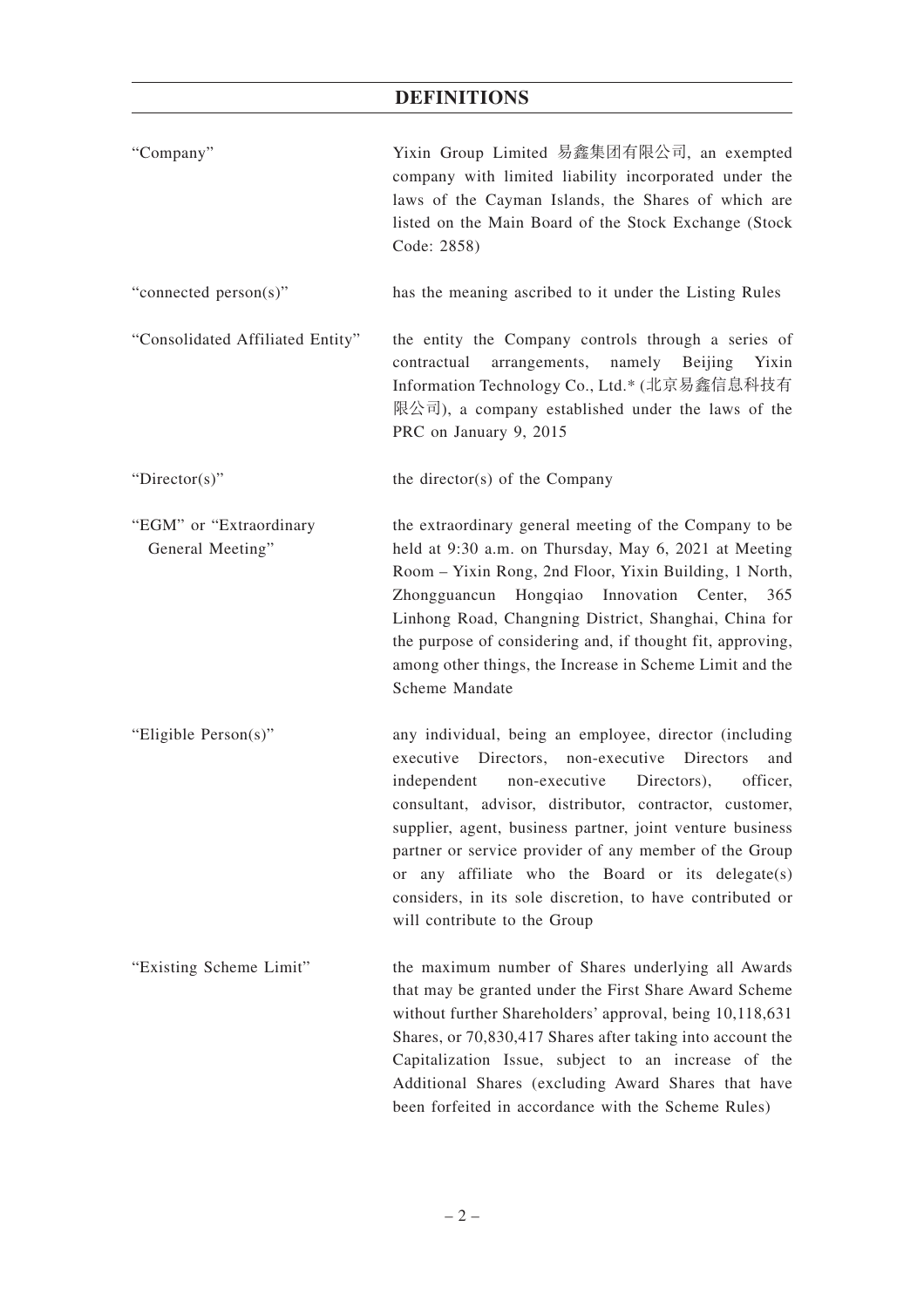# **DEFINITIONS**

| "First Share Award Scheme" | the share award scheme of the Company, which was<br>adopted on May 26, 2017 and amended on September 1,<br>2017, further details of which are disclosed in the section<br>headed "Statutory and General Information - Pre-IPO<br>Share Option and Share Award Schemes - First Share<br>Award Scheme" in Appendix IV to the Prospectus |
|----------------------------|---------------------------------------------------------------------------------------------------------------------------------------------------------------------------------------------------------------------------------------------------------------------------------------------------------------------------------------|
| "Global Offering"          | the offer of Shares for subscription by the public in Hong<br>Kong and the international placing of Shares as described<br>in the Prospectus                                                                                                                                                                                          |
| "Group"                    | the Company, its subsidiaries and the Consolidated<br><b>Affiliated Entity</b>                                                                                                                                                                                                                                                        |
| "Hong Kong"                | the Hong Kong Special Administrative Region of the<br>People's Republic of China                                                                                                                                                                                                                                                      |
| "Increase in Scheme Limit" | the Existing Scheme Limit of the First Share Award<br>increased<br>Scheme<br>be<br>by 191,298,011<br><b>Shares</b><br>(representing approximately 3.00% of the total issued<br>Shares as at the Latest Practicable Date), in accordance<br>with the provisions in the Scheme Rules                                                    |
| "Latest Practicable Date"  | March 15, 2021, being the latest practicable date prior to<br>the printing of this circular for the purpose of<br>ascertaining certain information contained in this circular                                                                                                                                                         |
| "Listing Date"             | November 16, 2017, being the date the Shares were listed<br>on the Stock Exchange                                                                                                                                                                                                                                                     |
| "Listing Rules"            | the Rules Governing the Listing of Securities on The<br>Stock Exchange of Hong Kong Limited, as amended,<br>supplemented or otherwise modified from time to time                                                                                                                                                                      |
| "Main Board"               | the stock exchange (excluding the option market)<br>operated by the Stock Exchange which is independent<br>from and operates in parallel with the GEM of the Stock<br>Exchange                                                                                                                                                        |
| "Memorandum"               | the memorandum of association of the Company<br>conditionally adopted on November 1, 2017 and effective<br>on the Listing Date                                                                                                                                                                                                        |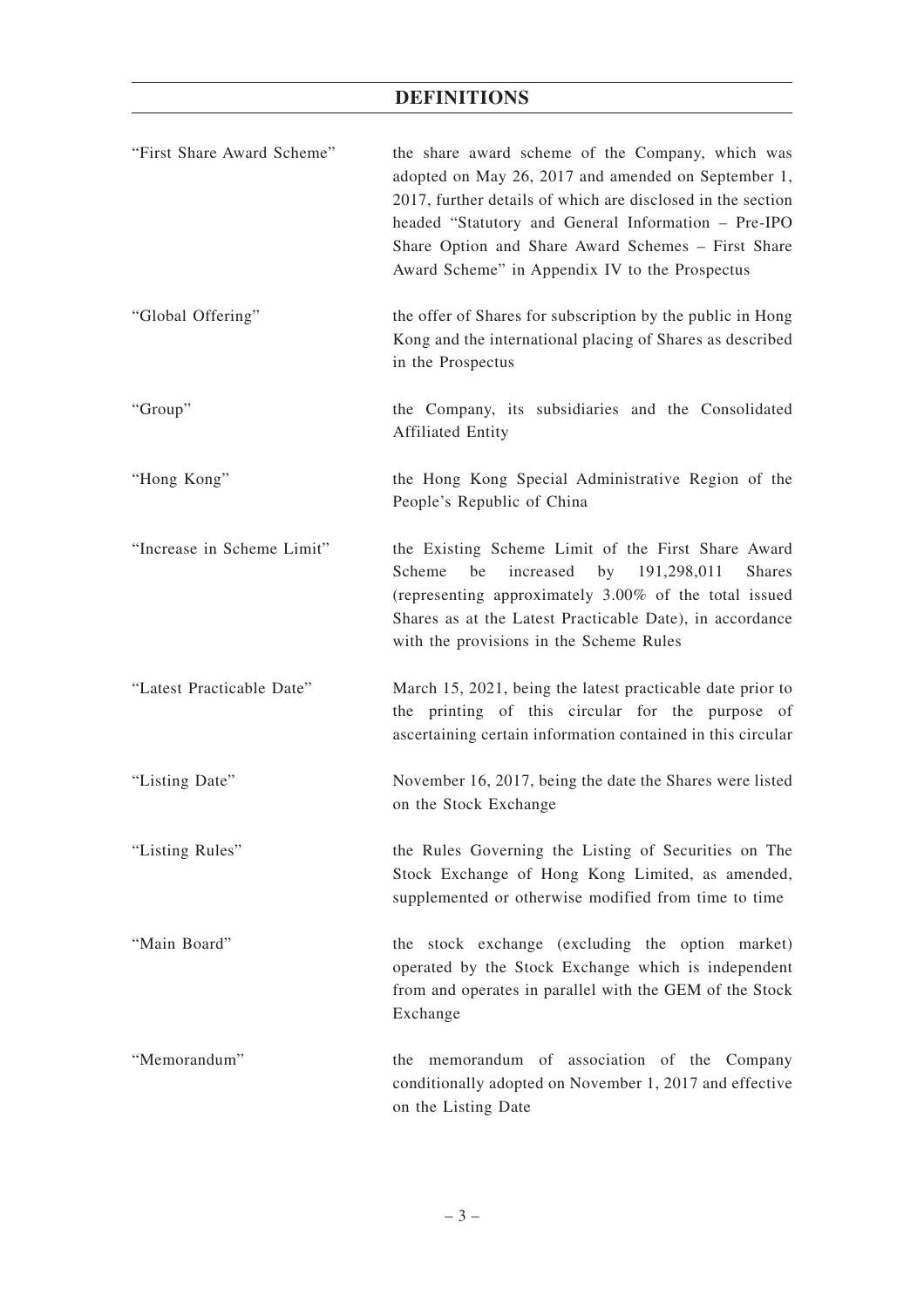# **DEFINITIONS**

| "New Scheme Limit"            | 285,250,982 Shares (representing approximately 4.47%)<br>of the total issued Shares as at the Latest Practicable<br>Date)                                                                                                                                                                                                                                                                  |
|-------------------------------|--------------------------------------------------------------------------------------------------------------------------------------------------------------------------------------------------------------------------------------------------------------------------------------------------------------------------------------------------------------------------------------------|
| "Pre-IPO Share Option Scheme" | the pre-IPO share option scheme adopted by the<br>Company on May 26, 2017, further details of which are<br>disclosed in the section headed "Statutory and General<br>Information - Pre-IPO Share Option and Share Award<br>Schemes - Pre-IPO Share Option Scheme" in Appendix<br>IV to the Prospectus                                                                                      |
| "Prospectus"                  | the prospectus of the Company dated November 6, 2017                                                                                                                                                                                                                                                                                                                                       |
| "Scheme Mandate"              | a mandate to be granted by the Shareholders to the<br>Directors to issue, allot, procure the transfer of and<br>otherwise deal with the 191,298,011 Shares that may be<br>awarded pursuant to the First Share Award Scheme upon<br>the Increase in Scheme Limit becoming effective in<br>excess of those Shares under the Existing Scheme Limit<br>previously approved by the Shareholders |
| "Scheme Rules"                | the scheme rules of the First Share Award Scheme as<br>amended from time to time                                                                                                                                                                                                                                                                                                           |
| "Selected Participant(s)"     | any Eligible Person approved for participation in the First<br>Share Award Scheme and who has been granted any<br>Award in accordance with the Scheme Rules                                                                                                                                                                                                                                |
| "Shares"                      | ordinary share(s) in the share capital of the Company<br>with a par value of US\$0.0001                                                                                                                                                                                                                                                                                                    |
| "Shareholder(s)"              | holder(s) of Shares                                                                                                                                                                                                                                                                                                                                                                        |
| "Stock Exchange"              | The Stock Exchange of Hong Kong Limited                                                                                                                                                                                                                                                                                                                                                    |
| "US\$"                        | United States dollars, the lawful currency of the United<br><b>States</b>                                                                                                                                                                                                                                                                                                                  |
| $``\%"$                       | per cent                                                                                                                                                                                                                                                                                                                                                                                   |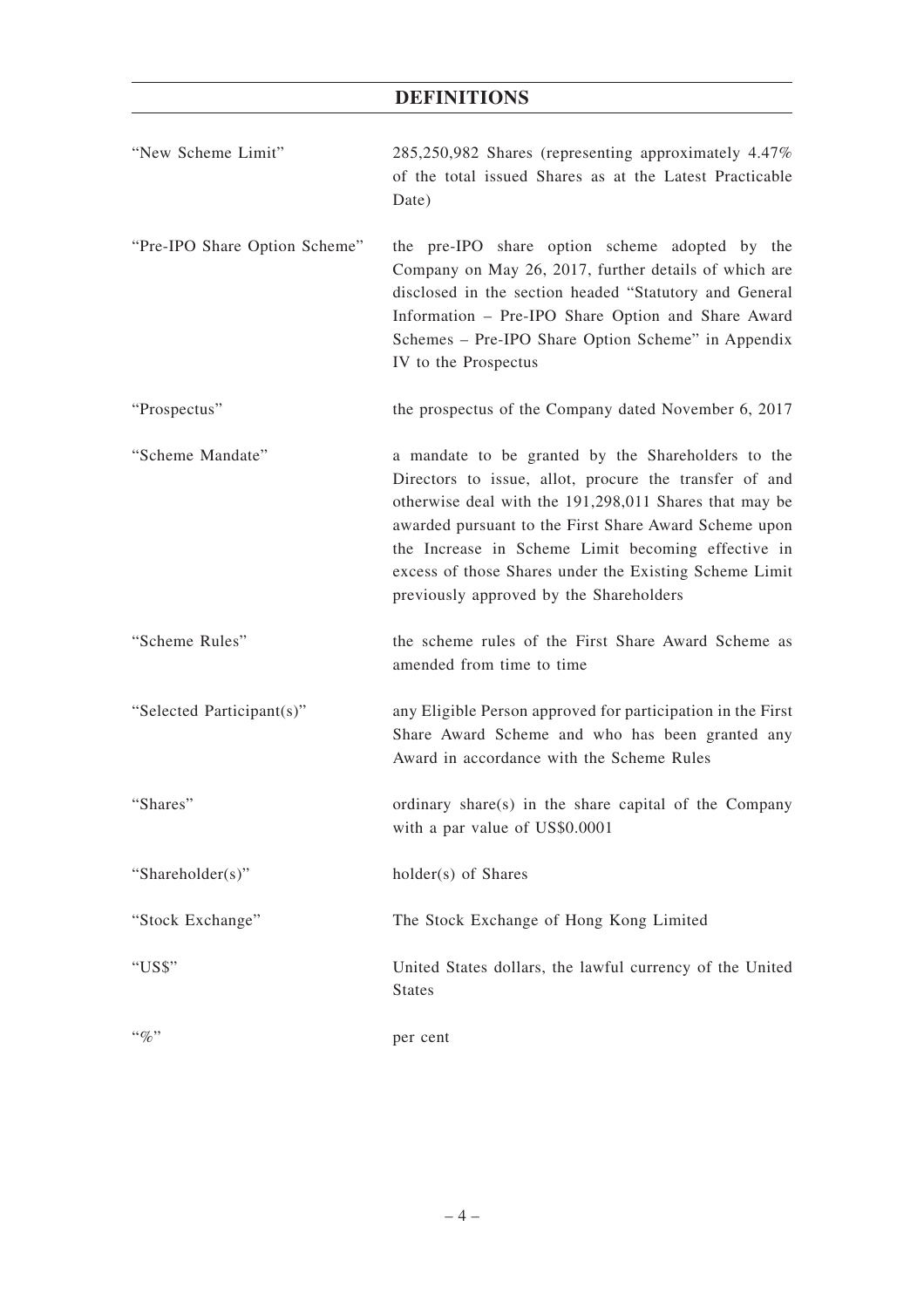

*(Incorporated in the Cayman Islands with limited liability and carrying on business in Hong Kong as "Yixin Automotive Technology Group Limited")* **(Stock code: 2858)**

*Executive Directors:* Mr. Andy Xuan Zhang *(Chairman and Chief Executive Officer)*

*Non-executive Directors:* Mr. Jimmy Chi Ming Lai Mr. Chenkai Ling Mr. Huan Zhou

Mr. Dong Jiang *(President)*

*Independent Non-executive Directors:* Mr. Tin Fan Yuen Mr. Chester Tun Ho Kwok Ms. Lily Li Dong

*Registered Office:* P.O. Box 309, Ugland House Grand Cayman, KY 1-1104 Cayman Islands

*Head Office and Principal Place of Business in China:* Yixin Building 1 North, Zhongguancun Hongqiao Innovation Center 365 Linhong Road Changning District Shanghai China

*Principal Place of Business in Hong Kong:* Suite 709, Champion Tower Three Garden Road, Central Hong Kong

March 23, 2021

*To the Shareholders*

Dear Sir or Madam,

## **PROPOSED INCREASE IN SCHEME LIMIT UNDER THE FIRST SHARE AWARD SCHEME, PROPOSED SCHEME MANDATE TO ISSUE SHARES UNDER THE FIRST SHARE AWARD SCHEME AND NOTICE OF EXTRAORDINARY GENERAL MEETING**

#### **INTRODUCTION**

Reference is made to the Announcement. As stated in the Announcement, the Board has resolved to increase the Existing Scheme Limit of the First Share Award Scheme by 191,298,011 Shares to the New Scheme Limit of 285,250,982 Shares, by way of alteration of the Scheme Rules, in accordance with the provisions in the Scheme Rules.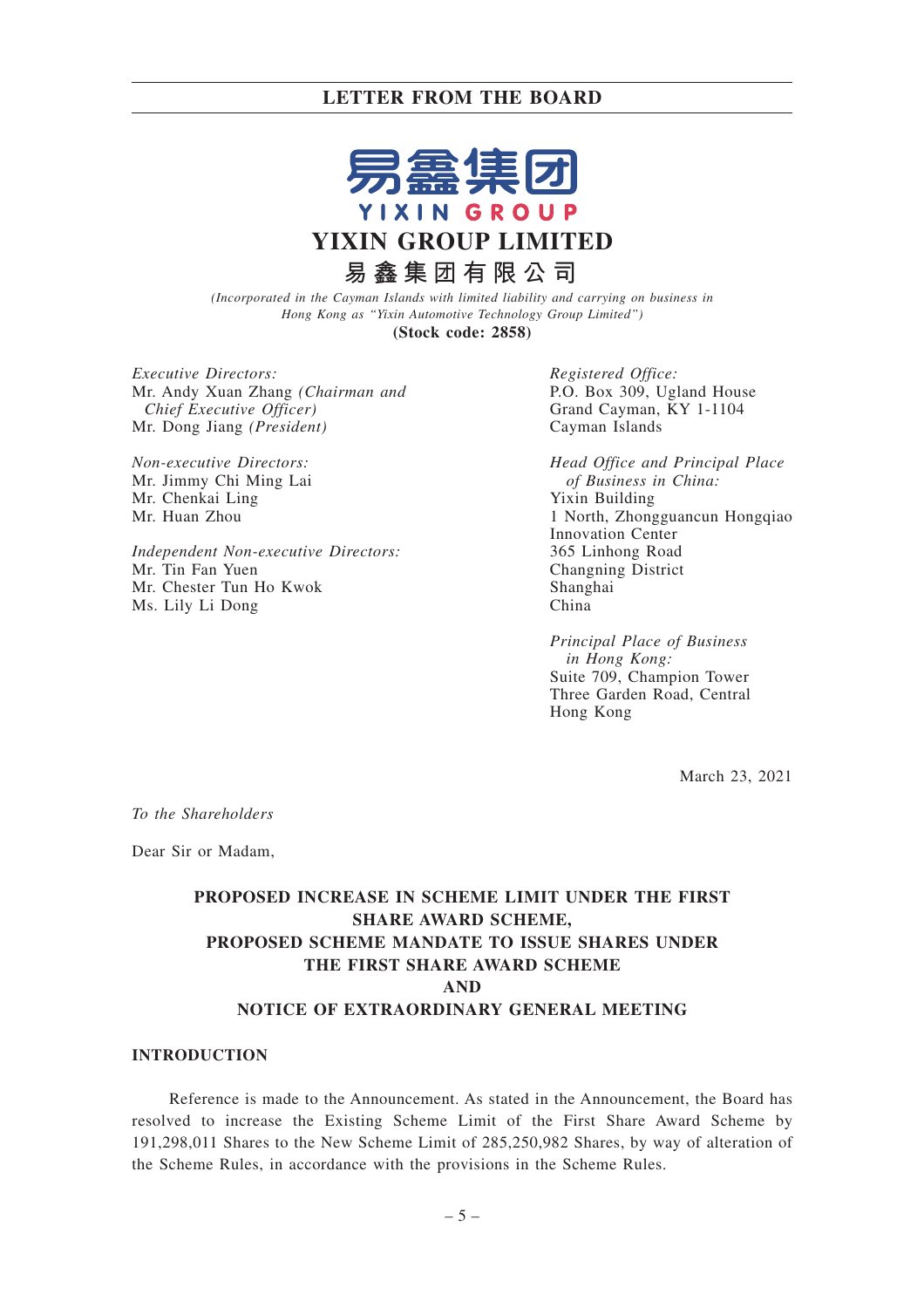The purpose of this circular is to provide the Shareholders with further information of the following:

- (i) the proposed Increase in Scheme Limit;
- (ii) the proposed Scheme Mandate; and
- (iii) other information in accordance with the requirements of the Listing Rules.

The EGM will be convened and held for the Shareholders to consider and, if thought fit, approve, among other things, the Increase in Scheme Limit and the Scheme Mandate. The notice of EGM is enclosed herein as part of this circular.

#### **THE FIRST SHARE AWARD SCHEME**

Reference is made to the First Share Award Scheme, details of which are disclosed in the section headed "Statutory and General Information – Pre-IPO Share Option and Share Award Schemes – First Share Award Scheme" in Appendix IV to the Prospectus.

The First Share Award Scheme was adopted by the Company on May 26, 2017 (as amended on September 1, 2017), pursuant to which the Board, its committee or person(s) which it has delegated its authority may in its sole discretion from time to time select any Eligible Person who have contributed or will contribute to the Group to be a Selected Participant and grant an Award to such Selected Participant. Awards granted under the First Share Award Scheme may be vested in the form of Award Shares, or the actual selling price of the Award Shares in cash in accordance with the First Share Award Scheme.

The purpose of the First Share Award Scheme is to align the interests of Eligible Persons' with those of the Group through ownership of Shares, dividends and other distributions paid on Shares and/or the increase in value of the Shares, and to encourage and retain Eligible Persons to make contributions to the long-term growth and profits of the Group.

Since the inception of the First Share Award Scheme and as of the Latest Practicable Date, the Awards have only been granted to employees of the Group. The basis and criteria for determining the eligibility of the Participants under the First Share Award Scheme have been disclosed in the Prospectus, namely "any individual, being an employee, director (including executive Directors, non-executive Directors and independent non-executive Directors), officer, consultant, advisor, distributor, contractor, customer, supplier, agent, business partner, joint venture business partner or service provider of any member of the Group or and affiliate (an "**Eligible Person**" and, collectively "**Eligible Persons**") who the Board or its delegate(s) considers, in its sole discretion, to have contributed or will contribute to the Group is eligible to receive an Award", and excluding "any individual who is resident in a place where the grant, acceptance or vesting of an Award pursuant to the First Share Award Scheme is not permitted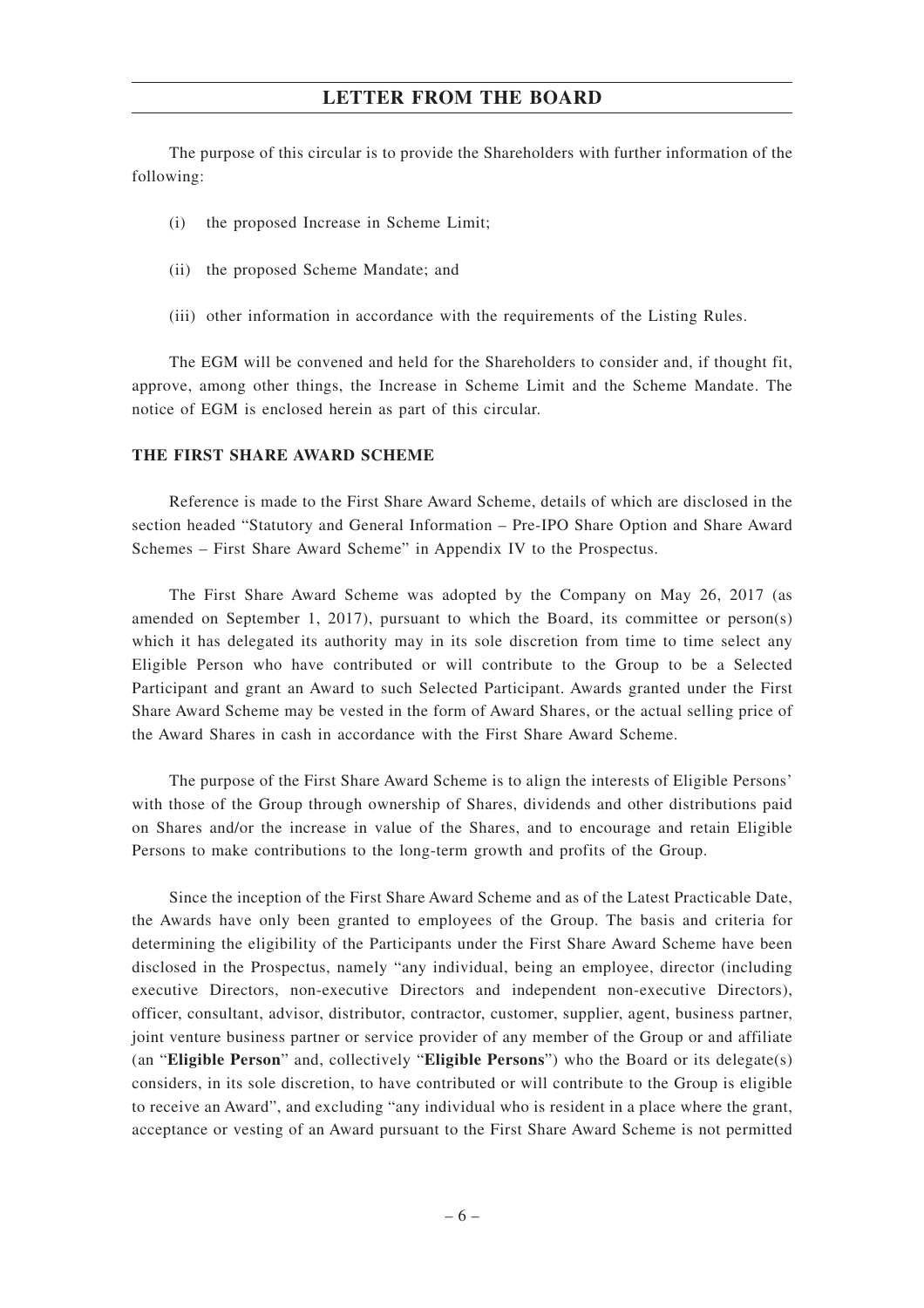under the laws and regulations of such place or where, in the view of the Board or its delegate(s), compliance with applicable laws and regulations in such place makes it necessary or expedient to exclude such individual".

While there are no other formal eligibility criteria beyond the above and the selection of Selected Participants remains a matter of discretion of the Board (or its delegate(s) under the First Share Award Scheme), by way of illustration, the Company has historically granted Awards taking into account the following factors:

- (i) past work performance of the employee, including but not limited to his or her achievement of sales targets; and
- (ii) for new employees, the relevant factors may include the rank and importance of his or her hired position, his or her potential to contribute to the development of the Group in the long run as well as his or her attitude, motivation and commitment to work.

Although the Company has not as of the Latest Practicable Date identified any specific Selected Participants to whom it wishes to grant Awards following the Increase in Scheme Limit (if approved by the Shareholders) and it follows that there is no current plan to grant any Awards to any non-employee of the Group, the Board shall according to the Scheme Rules consider the contribution any potential non-employee grantee has brought or will bring to the Group before making any grant of Awards to such class of participants. Factors which may take into account include but not limited to the level of expertise, support and assistance to the Group in areas of big data, information system and technology, and industry policies and practices leading to the long term growth and development of the Group.

Notwithstanding the above mentioned factors, the selection criteria and the kind of value of the contribution to the Group shall remain at the discretion of the Board in accordance with the Scheme Rules.

## **PROPOSED INCREASE IN SCHEME LIMIT UNDER THE FIRST SWARD SHARE SCHEME**

Pursuant to the First Share Award Scheme, the initial scheme limit is 10,118,631 Shares, or 70,830,417 Shares after taking into account the Capitalization Issue. The initial scheme limit is subject to the Additional Shares of 3,303,222 Shares, or 23,122,554 Shares after taking into account the Capitalization Issue (excluding Award Shares that have been forfeited in accordance with the Scheme Rules). Therefore the Existing Scheme Limit after taking into account the Capitalization Issue is 93,952,971 Shares which represents approximately 1.47% of the total issued Shares as at the Latest Practicable Date. The total number of Shares which may be granted under the Existing Scheme Limit thus must not exceed 93,952,971 Shares.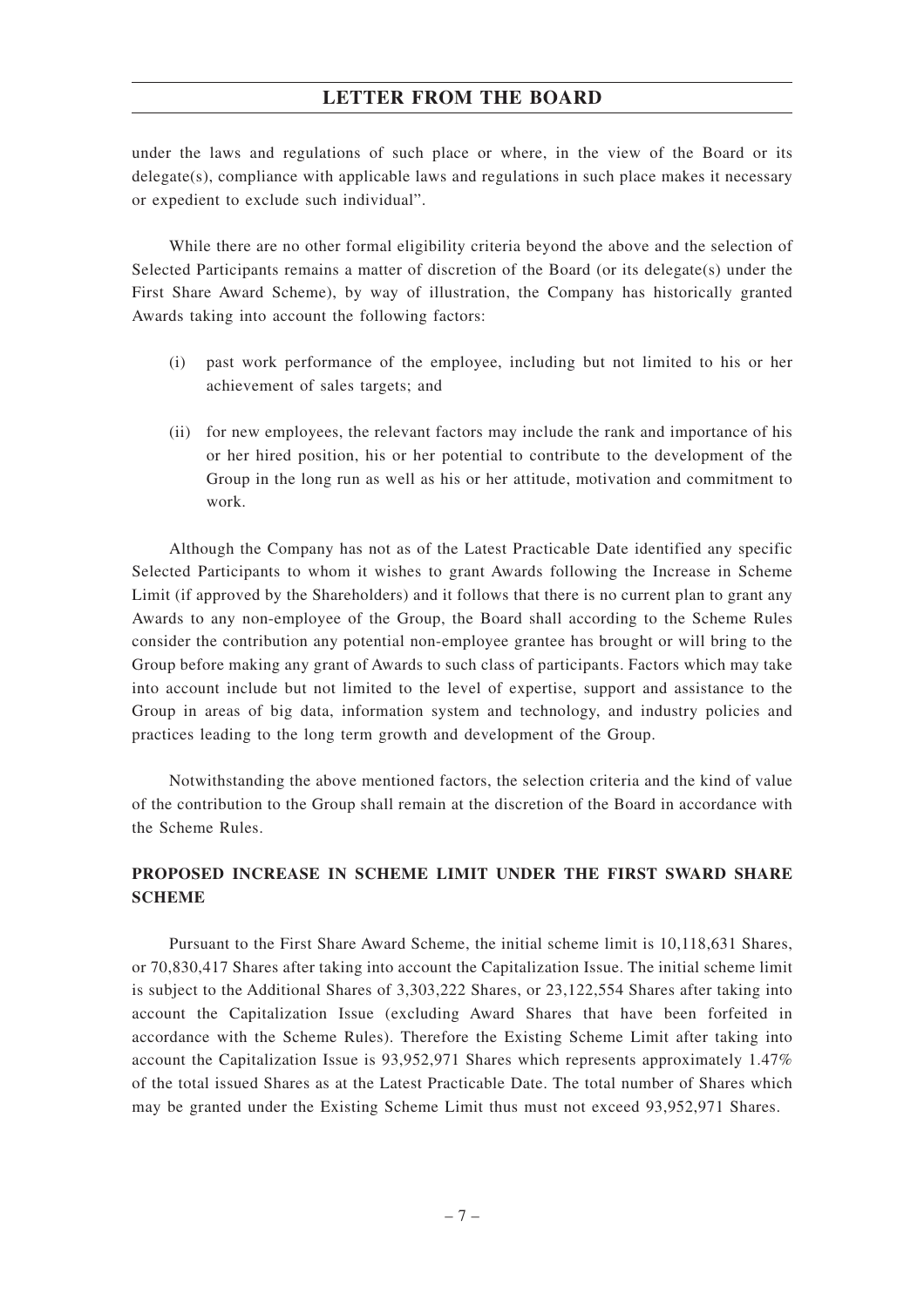As at the Latest Practicable Date, 107,752,427 Shares in aggregate (including Award Shares that have been forfeited in accordance with the Scheme Rules) or 86,615,797 Award Shares in aggregate (excluding Award Shares that have been forfeited in accordance with the Scheme Rules) had been granted or agreed to be granted under the First Share Award Scheme. None of the relevant grantees is a connected person of the Company. As such, the remaining balance of Shares which could be granted under the First Share Award Scheme is 7,337,174 Shares.

The Board resolved that, subject to the Shareholders approving the Increase in Scheme Limit and the Scheme Mandate in a general meeting, the Existing Scheme Limit of the First Share Award Scheme be increased by 191,298,011 Shares (representing approximately 3.00% of the total issued Shares as at the Latest Practicable Date) to the New Scheme Limit of 285,250,982 Shares, by way of alteration of the Scheme Rules, in accordance with the provisions in the Scheme Rules.

The proposed amendments of the Scheme Rules to effect the Increase in Scheme Limit are as follows:

(i) Paragraph 15.1 of the Scheme Rules shall be amended as follows:

the current text of Paragraph 15.1 of the Scheme Rules, which reads:

"*The Company shall not make any further grant of Award which will result in the aggregate number of Shares underlying all grants made pursuant to the Scheme (excluding Award Shares that have been forfeited in accordance with the Scheme) to exceed 10,118,631 Shares without Shareholders' approval (the "Scheme Limit").*",

shall be deleted in its entirety and replaced with the following:

"*The Company shall not make any further grant of Award which will result in the aggregate number of Shares underlying all grants made pursuant to the Scheme (excluding Award Shares that have been forfeited in accordance with the Scheme) to exceed 285,250,982 Shares without Shareholders' approval (the "Scheme Limit").*";

(ii) Given the proposed changes made in Paragraph 15.1 of the Scheme Rules set out above, Paragraph 15.3 of the Scheme Rules would become redundant. Paragraph 15.3 of the Scheme Rules, the text of which is set out below, shall therefore be deleted in its entirety:

"*Notwithstanding the Scheme Limit set out in Article 15.1 above, the Company may make further grants of Awards that will result in the aggregate number of Shares underlying all grants made pursuant to the Scheme in addition to the Scheme Limit (the "Additional Shares"), provided that the number of Additional Shares shall be equivalent to the number of Shares in respect of which options have not been granted pursuant to the 2017 Share Incentive Plan adopted by the Company on 26 May 2017 (the "2017 Share Incentive Plan"). The date for determining the number of Additional Shares and the number of Shares that have not been awarded pursuant to the 2017 Share Incentive Plan shall be the day on which the Company's Shares are listed on the Stock Exchange.*".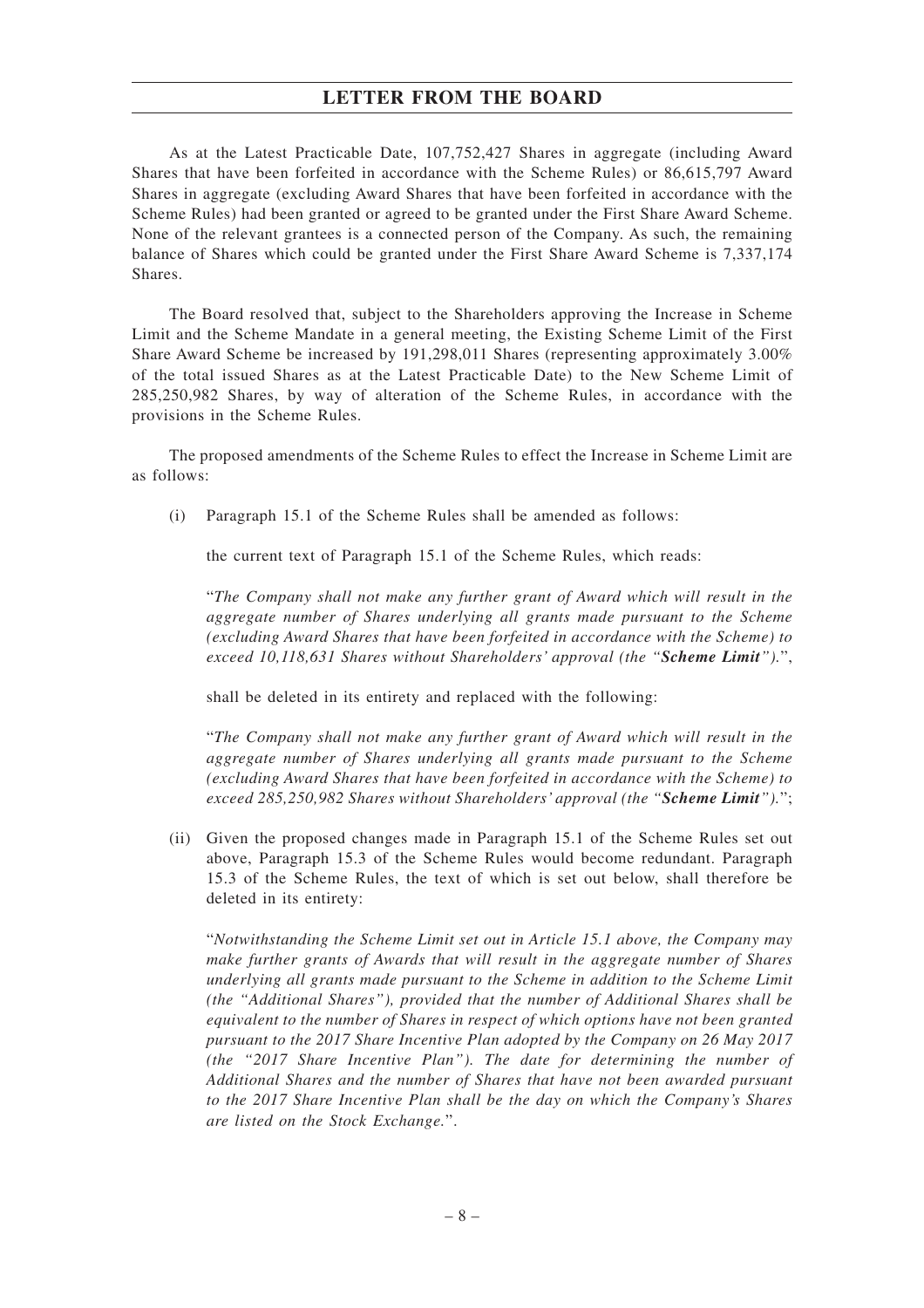Save for the proposed amendments set out above, other provisions of the First Share Award Scheme shall remain unchanged. A summary of the principal terms of the First Share Award Scheme, including the New Scheme Limit (assuming the proposed amendments had been approved at the EGM and were effective), is set out in Appendix I to this circular.

The New Scheme Limit was determined by reference to the number of potential Eligible Persons and the estimated future need of the Group to incentivize the Eligible Persons.

## **PROPOSED SCHEME MANDATE TO ISSUE SHARES UNDER THE FIRST SHARE AWARD SCHEME**

As at the Latest Practicable Date, the issued share capital of the Company comprised 6,376,600,363 Shares.

As the Company may grant further Awards under the First Share Award Scheme after the Increase in Scheme Limit becoming effective and may issue and allot new Shares to satisfy the Awards in excess of those Shares under the Existing Scheme Limit, ordinary resolutions will be proposed at the EGM for the Shareholders to consider and, if thought fit, approve the Increase in Scheme Limit and the Scheme Mandate, subject to the listing division of the Stock Exchange granting the listing of and permission to deal in any Shares to be allotted and issued under the First Share Award Scheme in excess of those previously approved by the Stock Exchange.

The Scheme Mandate, once granted, shall remain effective until the variation or revocation of the Scheme Mandate by an ordinary resolution of the Shareholders in a general meeting.

Application(s) will be made to the listing division of the Stock Exchange for the listing of and the permission to deal in any Shares that may be alloted and issued pursuant to any Awards made under the First Share Award Scheme in excess of those Shares under the Existing Scheme Limit previously approved by the Stock Exchange.

As of the Latest Practicable Date, the Company has not yet identified any specific Selected Participants to whom it wishes to grant Awards pursuant to the First Share Award Scheme following the Increase in Scheme Limit. As such, as of the Latest Practicable Date, the Company has no immediate intention to grant any Awards following the Increase in Scheme Limit (if approved by the Shareholders).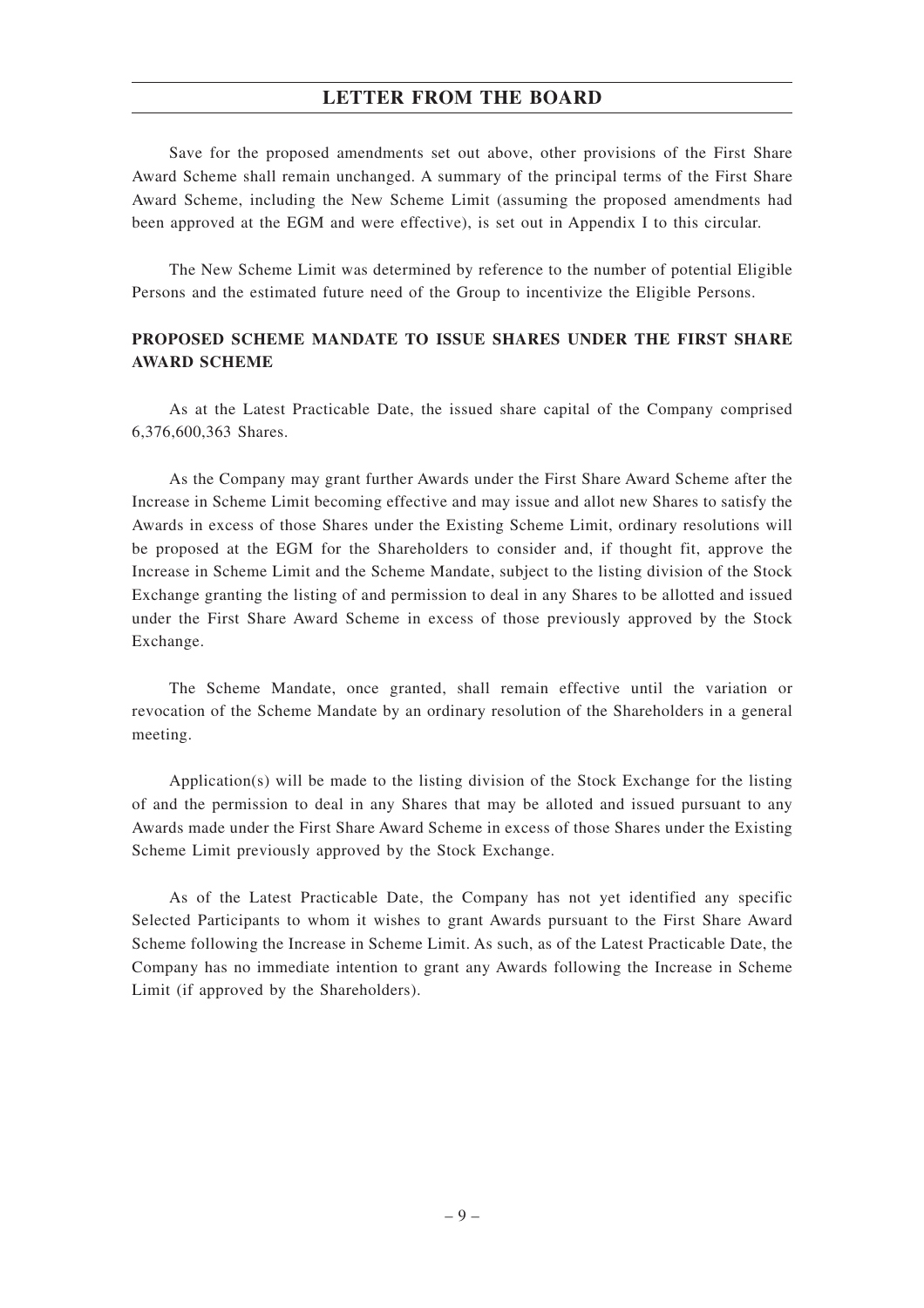## **REASONS AND RATIONALE FOR THE INCREASE IN SCHEME LIMIT AND THE SCHEME MANDATE**

The purpose of the First Share Award Scheme is to retain Eligible Persons and to recognise and motivate the Eligible Persons to make contributions to the Group by aligning their interests with those of the Group through ownership of Shares and other relevant distributions.

As the Existing Scheme Limit is nearly depleted, the Increase in Scheme Limit and the Scheme Mandate will allow the Company to continue to grant Awards under the First Share Award Scheme so as to continue to serve its intended purposes and objectives of rewarding and incentivizing the Eligible Persons and to contribute to the success of the Group.

The Directors therefore consider that the Increase in Scheme Limit and the Scheme Mandate are in the interests of the Company and its Shareholders as a whole.

#### **LISTING RULES IMPLICATION**

The First Share Award Scheme is not a share option scheme and is not subject to the provisions of Chapter 17 of the Listing Rules.

Each of the Increase in Scheme Limit and the Scheme Mandate is conditional upon, among other things, the approval by the Shareholders by an ordinary resolution to be passed at the EGM. None of the Shareholders or their associates would have any interest in the Scheme Mandate. Accordingly, no Shareholders would be required to abstain from voting on the resolutions relating to the Scheme Mandate at the EGM.

The Board may grant Award Shares to a connected person of the Company under the First Share Award Scheme. Where any grant of Award Shares is proposed to be made to a connected person of the Company, the Company shall comply with such provisions of the Listing Rules as may be applicable, including any reporting, announcement and/or independent Shareholders' approval requirements under Chapter 14A of the Listing Rules, unless otherwise exempted under the Listing Rules.

### **EXTRAORDINARY GENERAL MEETING**

Shareholders' approval is required for the Increase in Scheme Limit in accordance with the Scheme Rules. The Scheme Mandate, being a specific mandate, also requires Shareholders' approval pursuant to Rule 13.36(1) of the Listing Rules. The Company will therefore convene the EGM for the purpose of considering and, if thought fit, approving (i) the proposed Increase in Scheme Limit by way of alteration of the Scheme Rules, and (ii) the proposed grant of the Scheme Mandate. A notice convening the EGM is set out on pages 20 to 23 of this circular.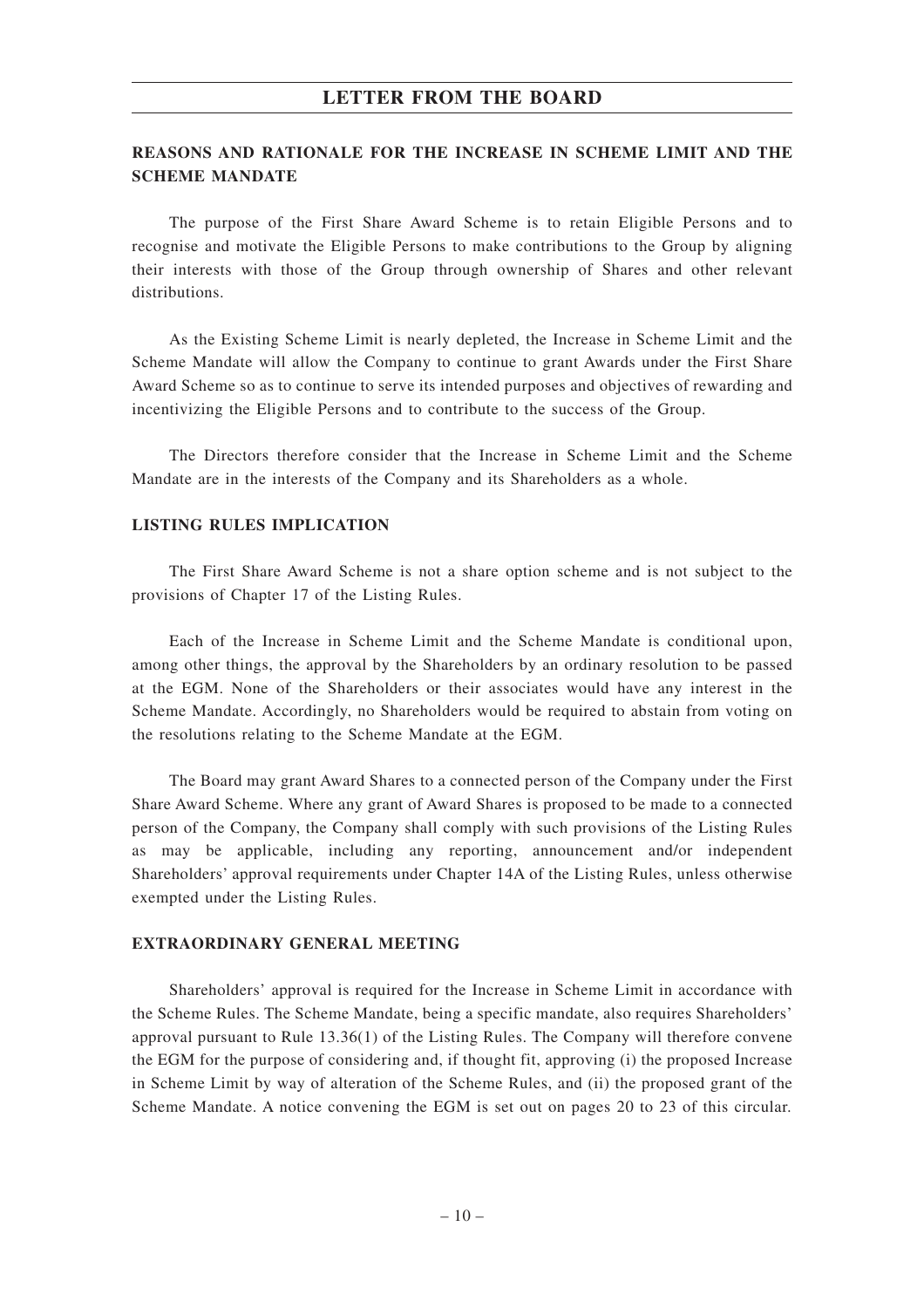Pursuant to Rule 13.39(4) of the Listing Rules and the article 13.6 of the Articles of Association, any vote of Shareholders at a general meeting must be taken by poll except where the chairman, in good faith, decides to allow a resolution which relates purely to a procedural or administrative matter to be voted on by a show of hands. Therefore, the chairman of the EGM will demand a poll for each and every resolution put forward at the EGM. The Company will appoint scrutineers to handle vote-taking procedures at the EGM. An announcement on the poll results will be published by the Company after the EGM in the manner prescribed under Rule 13.39(5) of the Listing Rules.

For determining the entitlement to attend and vote at the EGM, the register of members of the Company will be closed from Monday, May 3, 2021 to Thursday, May 6, 2021, both dates inclusive, during which period no transfer of Shares will be registered. In order to be eligible to attend and vote at the EGM, unregistered holders of Shares shall ensure that all transfer documents accompanied by the relevant share certificates must be lodged with the Company's branch share registrar in Hong Kong, Computershare Hong Kong Investor Services Limited, at Shops 1712-1716, 17th Floor, Hopewell Centre, 183 Queen's Road East, Wan Chai, Hong Kong for registration not later than 4:30 p.m. on Friday, April 30, 2021.

A proxy form for use at the EGM is enclosed with this circular and such proxy form is also published on the websites of Hong Kong Exchanges and Clearing Limited (www.hkexnews.hk) and the Company (www.yixincars.com). To be valid, the proxy form must be completed, signed and returned in accordance with the instructions printed thereon and, together with the power of attorney or other authority (if any) under which it is signed, or a notarially certified copy thereof at the Company's Hong Kong share registrar, Computershare Hong Kong Investor Services Limited, at 17M Floor, Hopewell Centre, 183 Queen's Road East, Wan Chai, Hong Kong as soon as possible but in any event not less than 48 hours before the time appointed for the EGM or any adjournment thereof. Completion and return of the proxy form will not preclude you from attending and voting in person at the EGM or any adjournment thereof should you so wish. In such event, the proxy form shall be deemed to be revoked. In light of the epidemic situation of Novel Coronavirus (COVID-19), Shareholders may consider appointing the chairman of the Extraordinary General Meeting as his/her proxy to vote on the resolutions, instead of attending the Extraordinary General Meeting or any adjourned meeting in person.

**Warning: Shareholders should note that the Increase in Scheme Limit and the Scheme Mandate are conditional upon satisfaction of the respective conditions set out in this circular and may or may not proceed. Shareholders and potential investors of the Company are reminded to exercise caution when dealing in the securities of the Company, and if they are in doubt about their position, they should consult their professional advisers.**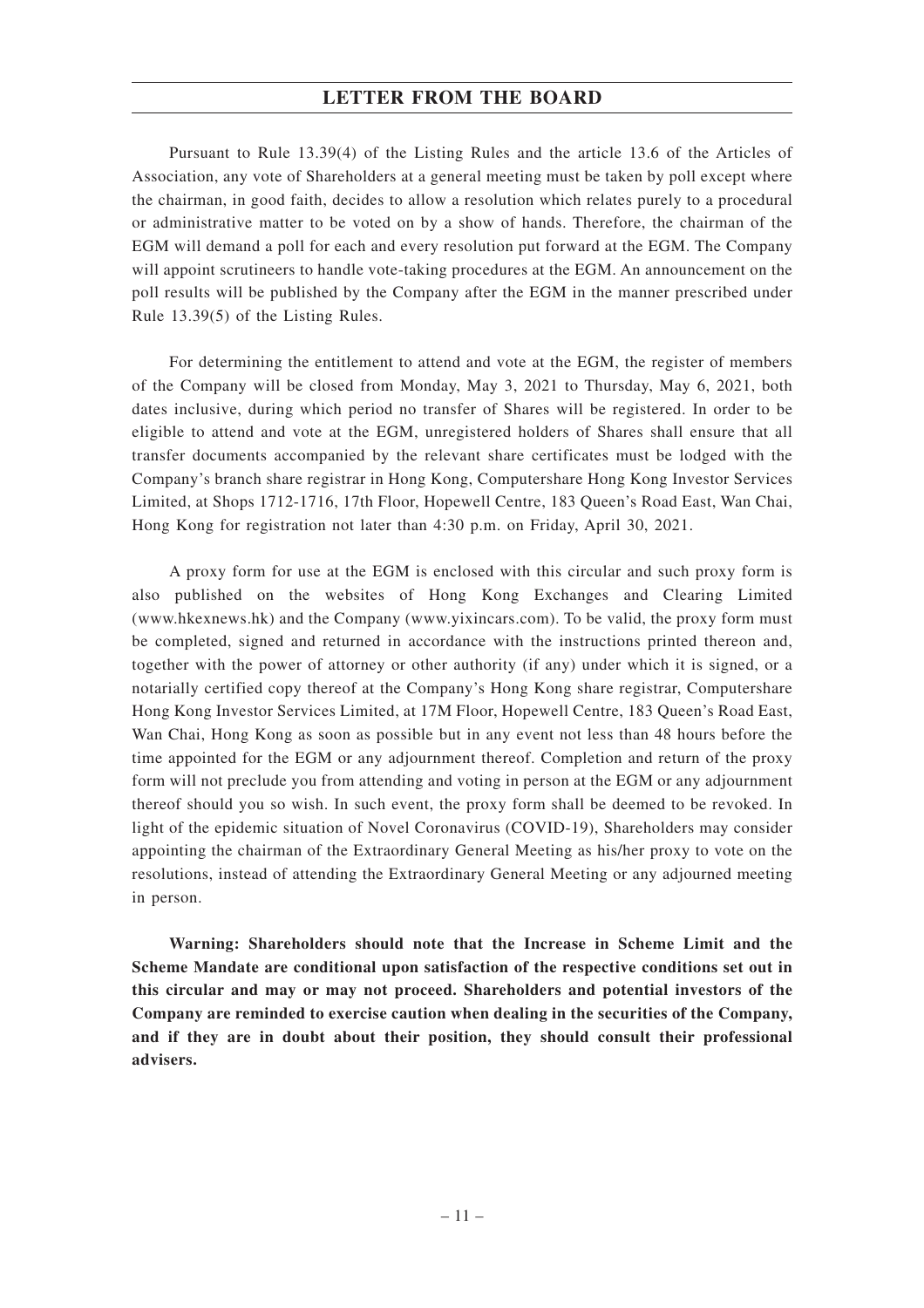### **RECOMMENDATION**

The Directors (including the independent non-executive Directors) consider that the proposed Increase in Scheme Limit and the incidental amendment of the Scheme Rules and the granting of the Scheme Mandate are in the interests of the Company and the Shareholders as a whole. Accordingly, the Directors recommend the Shareholders to vote in favour of the relevant resolutions to be proposed at the Extraordinary General Meeting.

> Yours faithfully For and on behalf of the Board of **Yixin Group Limited 易鑫集團有限公司 Andy Xuan Zhang** *Chairman*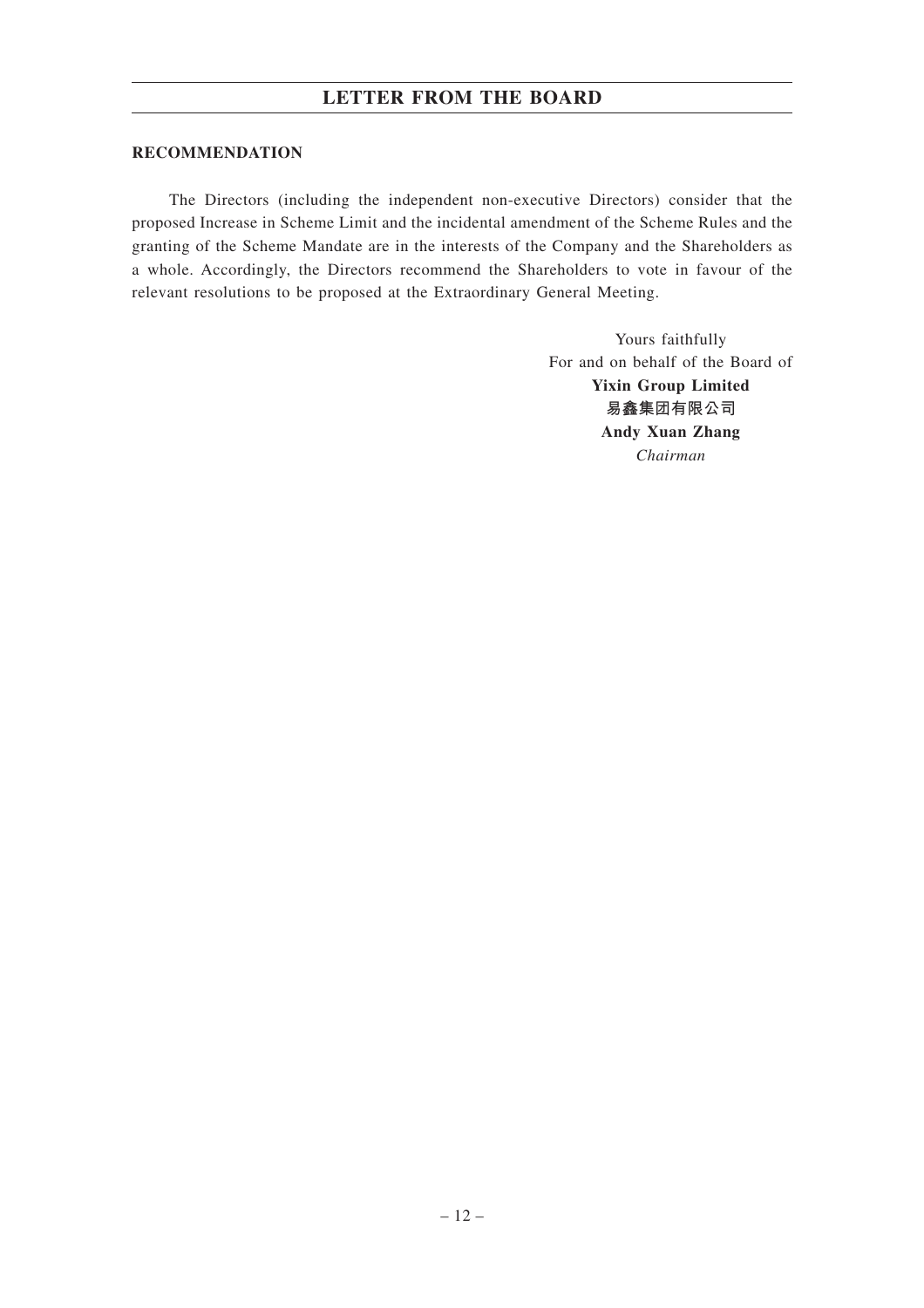## **APPENDIX I INFORMATION REGARDING THE FIRST SHARE AWARD SCHEME**

The following is a summary of the principal terms of the First Share Award Scheme conditionally adopted by the written resolutions our Shareholders on May 26, 2017, amended on September 1, 2017, and effective from the Listing Date. This summary assumes the proposed resolutions at the EGM have been approved and the Increase in Scheme Limit were effective.

#### **(A) ELIGIBLE PERSONS TO THE FIRST SHARE AWARD SCHEME**

Any individual, being an employee, director (including executive Directors, nonexecutive Directors and independent non-executive Directors), officer, consultant, advisor, distributor, contractor, customer, supplier, agent, business partner, joint venture business partner or service provider of any member of the Group or any affiliate (an "**Eligible Person**" and, collectively "**Eligible Persons**") who the Board or its delegate(s) considers, in its sole discretion, to have contributed or will contribute to the Group is eligible to receive an Award. However, no individual who is resident in a place where the grant, acceptance or vesting of an Award pursuant to the First Share Award Scheme is not permitted under the laws and regulations of such place or where, in the view of the Board or its delegate(s), compliance with applicable laws and regulations in such place makes it necessary or expedient to exclude such individual, shall be entitled to participate in the First Share Award Scheme.

### **(B) PURPOSE OF THE FIRST SHARE AWARD SCHEME**

The purpose of the First Share Award Scheme is to align the interests of Eligible Persons' with those of the Group through ownership of Shares, dividends and other distributions paid on Shares and/or the increase in value of the Shares, and to encourage and retain Eligible Persons to make contributions to the long-term growth and profits of the Group.

### **(C) AWARDS**

An Award gives a selected participant a conditional right, when the Award Shares vest, to obtain the Award Shares or, if in the absolute discretion of the Board or its delegate(s), it is not practicable for the selected participant to receive the Award in Shares, the cash equivalent from the sale of the Award Shares. An Award includes all cash income from dividends in respect of those Shares from the date the Award is granted (the "**Grant Date**") to the date the Award vests (the "**Vesting Date**"). For the avoidance of doubt, the Board at its discretion may from time to time determine that any dividends declared and paid by the Company in relation to the Award Shares be paid to the selected participant even though the Award Shares have not yet vested.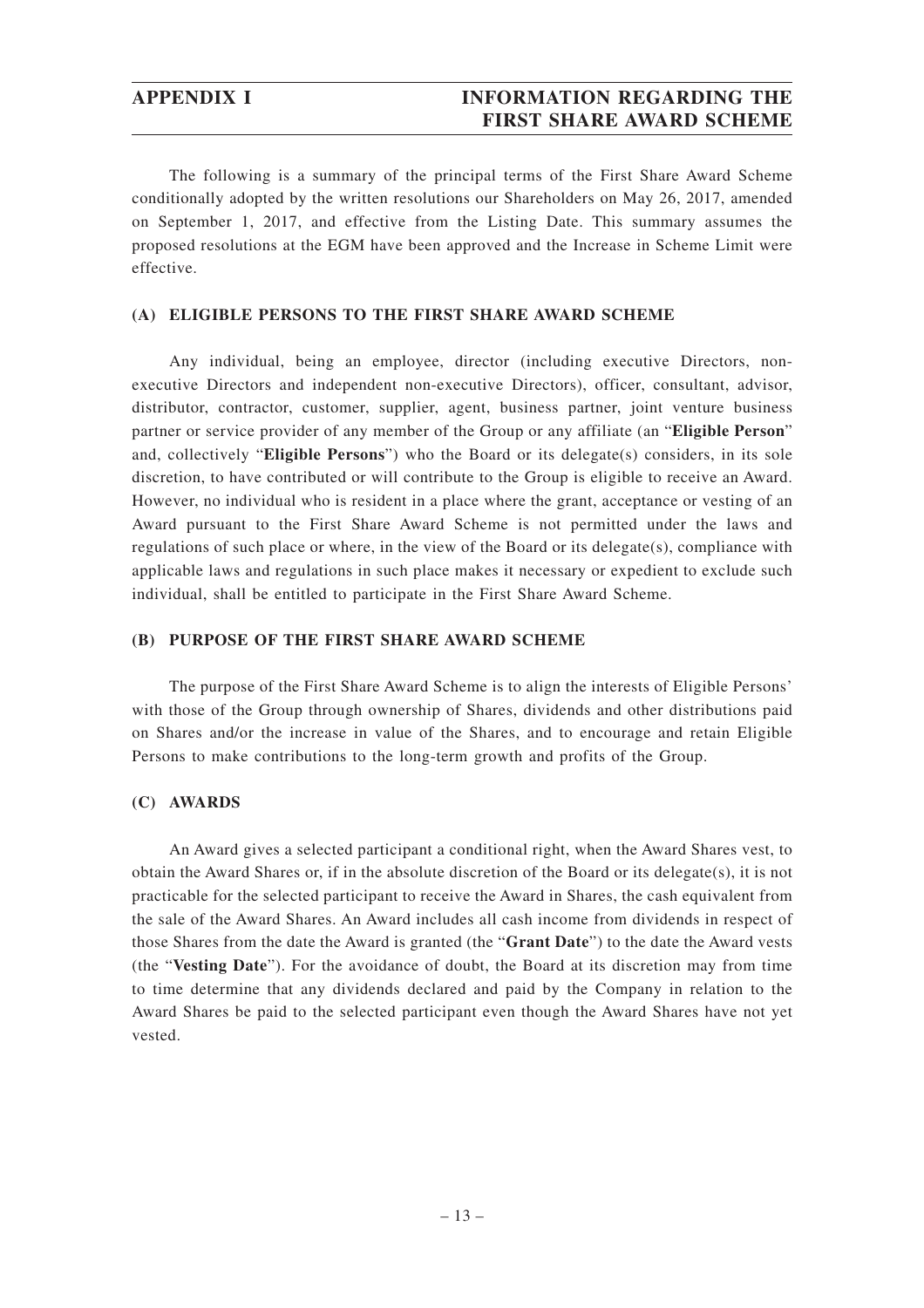#### **(D) GRANT OF AWARD**

#### **(i) Making the Grant**

The Board or the committee of the Board or person(s) to which the Board has delegated its authority may, from time to time, at their absolute discretion, grant an Award to a selected participant (in the case of the Board's delegate(s), to any selected participant other than a Director or an officer of the Company) by way of an award letter ("**Award Letter**"). The Award Letter will specify the Grant Date, the number of Award Shares underlying the Award, the vesting criteria and conditions, the Vesting Date and such other details as the Board or its delegate(s) may consider necessary.

Each grant of an Award to any Director or the chairman of the Company shall be subject to the prior approval of the independent non-executive Directors of the Company (excluding any independent non-executive Director who is a proposed recipient of an Award). The Company will comply with the relevant requirements under Chapter 14A of the Listing Rules for any grant of Shares to connected persons of the Company.

#### **(ii) Restrictions on Grants and Timing of Grants**

The Board and its delegate(s) may not grant any Award Shares to any selected participant in any of the following circumstances:

- (A) where any requisite approval from any applicable regulatory authorities has not been granted;
- (B) where any member of the Group will be required under applicable securities laws, rules or regulations to issue a prospectus or other offer documents in respect of such Award or the First Share Award Scheme, unless the Board determines otherwise;
- (C) where such Award would result in a breach by any member of the Group or its directors of any applicable securities laws, rules or regulations in any jurisdiction;
- (D) where such grant of Award would result in a breach of the First Share Award Scheme Limit (as defined below) or would otherwise cause the Company to issue Shares in excess of the permitted amount in the mandate approved by the Shareholders;
- (E) where any Director of the Company is in possession of unpublished inside information in relation to the Company or where dealings by Directors of the Company are prohibited under any code or requirement of the Listing Rules and all applicable laws, rules or regulations, from time to time;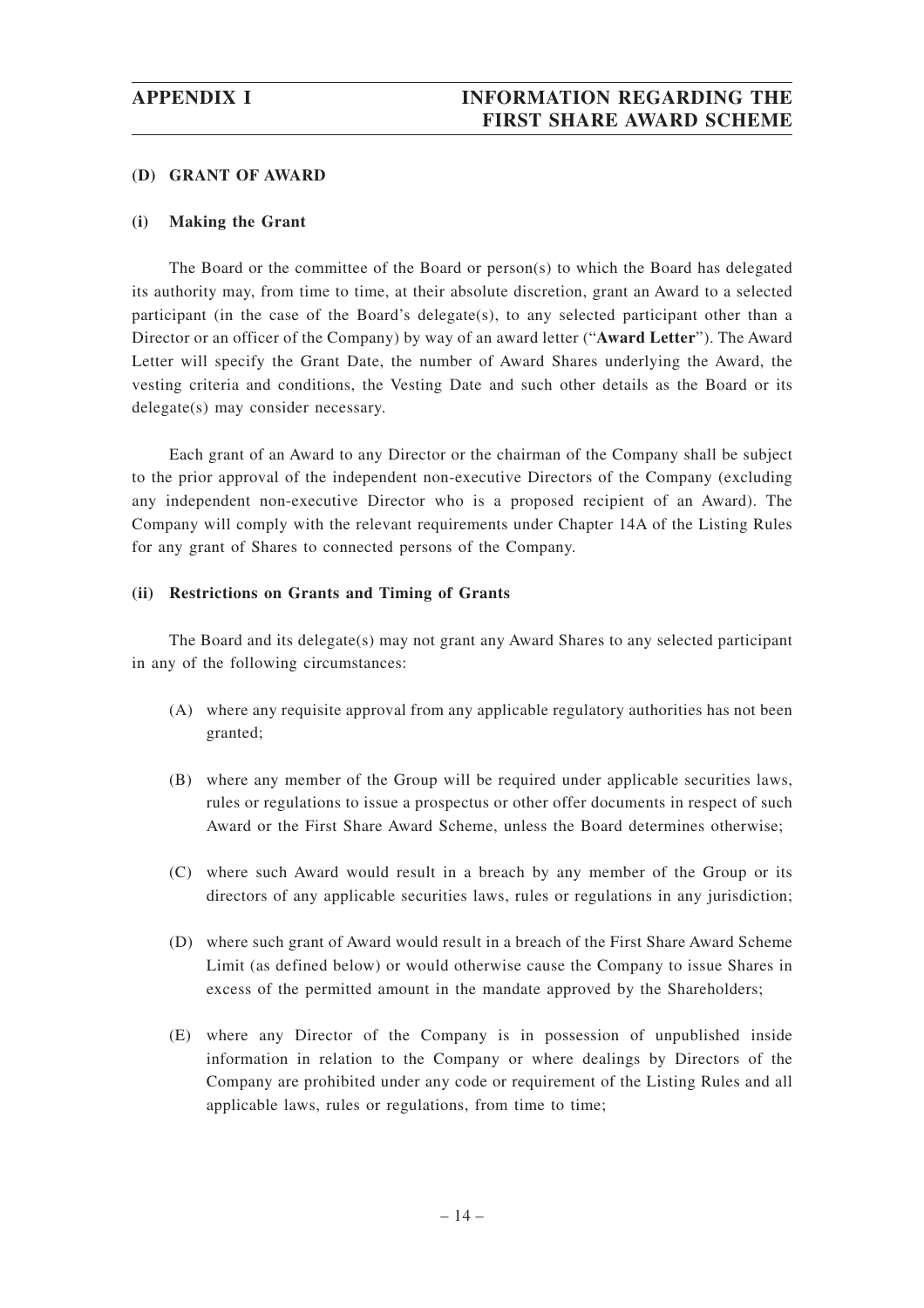## **APPENDIX I INFORMATION REGARDING THE FIRST SHARE AWARD SCHEME**

- (F) during the period of 60 days immediately preceding the publication date of the annual results or, if shorter, the period from the end of the relevant financial year up to the publication date of the results; and
- (G) during the period of 30 days immediately preceding the publication date of the half-year results or, if shorter, the period from the end of the relevant half-year period up to the publication date of the results.

#### **(E) MAXIMUM NUMBER OF SHARES TO BE GRANTED**

The aggregate number of Shares underlying all grants made pursuant to the First Share Award Scheme (excluding Award Shares which have been forfeited in accordance with the First Share Award Scheme) will not exceed 285,250,982 Shares without further Shareholders' approval (the "**Share Award Scheme Limit**").

#### **(F) SCHEME MANDATE**

To the extent that the First Share Award Scheme Limit is subsequently increased by way of alteration of the First Share Award Scheme and the Company is required to issue and allot new shares to satisfy any Awards in excess of any amount previously approved by the Shareholders, the Company shall at a general meeting propose, and the Shareholders shall consider and, if thought fit, pass an ordinary resolution approving a mandate specifying:

- (i) the maximum number of new Shares that may be issued for this purpose; and
- (ii) that the Board has the power to issue, allot, procure the transfer of and otherwise deal with the Shares in connection with the First Share Award Scheme.

The mandate will remain in effect during the period from the passing of the ordinary resolution granting the mandate until the variation or revocation of such mandate by an ordinary resolution of the Shareholders in a general meeting.

#### **(G) RIGHTS ATTACHED TO THE AWARD**

Save that the Board at its discretion may from time to time determine that any dividends declared and paid by the Company in relation to the Award Shares be paid to the selected participants even though the Award Shares have not yet vested, the selected participant only has a contingent interest in the Award Shares underlying an Award unless and until such Award Shares are actually transferred to the selected participant, nor does he/she have any rights to any related income until the Award Shares vest.

Neither the selected participant nor the Trustee may exercise any voting rights in respect of any Award Shares that have not yet vested.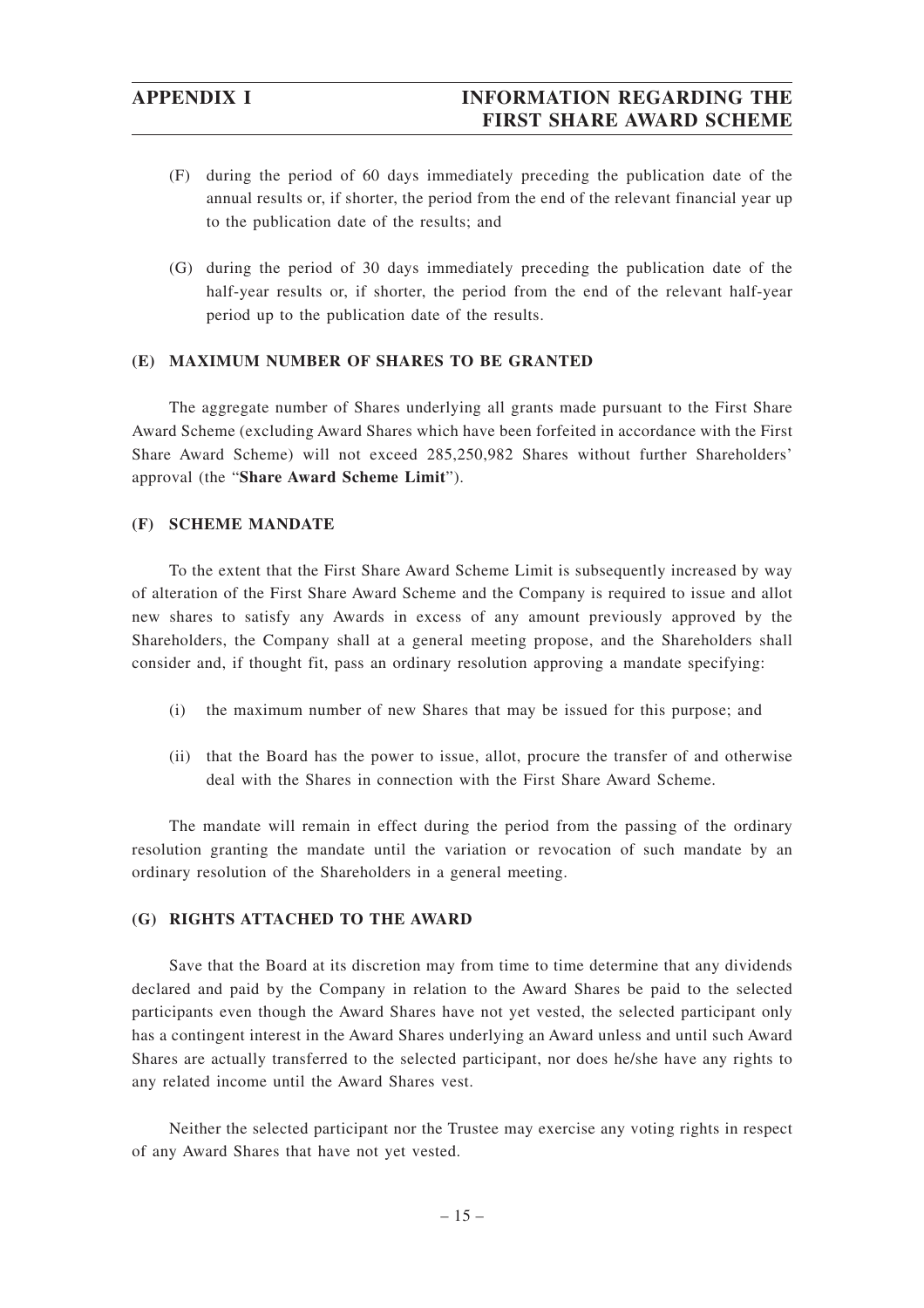#### **(H) RIGHTS ATTACHED TO THE SHARES**

Any Award Shares transferred to a selected participant in respect of any Awards will be subject to all the provisions of the Memorandum and the Articles and will form a single class with the fully paid Shares in issue on the relevant date.

#### **(I) ISSUE OF SHARES AND/OR TRANSFER OF FUNDS TO THE TRUSTEE**

The Company shall, as soon as reasonably practicable and no later than 30 business days from the Grant Date, (i) issue and allot Shares to the Trustee under the specific mandate sought from Shareholders during the general meeting and/or (ii) transfer to the Trustee the necessary funds and instruct the Trustee to acquire Shares through on-market transactions at the prevailing market price, so as to satisfy the Awards.

#### **(J) ASSIGNMENT OF AWARDS**

Any Award Shares granted under the First Share Award Scheme but not yet vested are personal to the selected participants to whom they are granted and cannot be assigned or transferred. A selected participant shall not in any way sell, transfer, charge, mortgage, encumber or create any interest in favor of any other person over or in relation to any Award, or enter into any agreement to do so.

#### **(K) VESTING OF AWARDS**

The Board or its delegate(s) may from time to time while the First Share Award Scheme is in force and subject to all applicable laws, determine such vesting criteria and conditions or periods for the Award to be vested.

Within a reasonable time period as agreed between the Trustee and the Board from time to time prior to any Vesting Date, the Board or its delegate(s) will send a vesting notice to the relevant selected participant and instruct the Trustee the extent to which the Award Shares held in the Trust shall be transferred and released from the Trust to the selected participant. Subject to the receipt of the vesting notice and notification from the Board or its delegate(s), the Trustee will transfer and release the relevant Award in the manner as determined by the Board or its delegate(s).

If, in the absolute discretion of the Board or its delegate(s), it is not practicable for the selected participant to receive the Award in Shares, solely due to legal or regulatory restrictions with respect to the selected participant's ability to receive the Award in Shares or the Trustee's ability to give effect to any such transfer to the selected participant, the Board or its delegate(s) will direct and procure the Trustee to sell, on-market at the prevailing market price, the number of Award Shares so vested in respect of the selected participant and pay the selected participant the proceeds arising from such sale based on the actual selling price of such Award Shares in cash as set out in the vesting notice.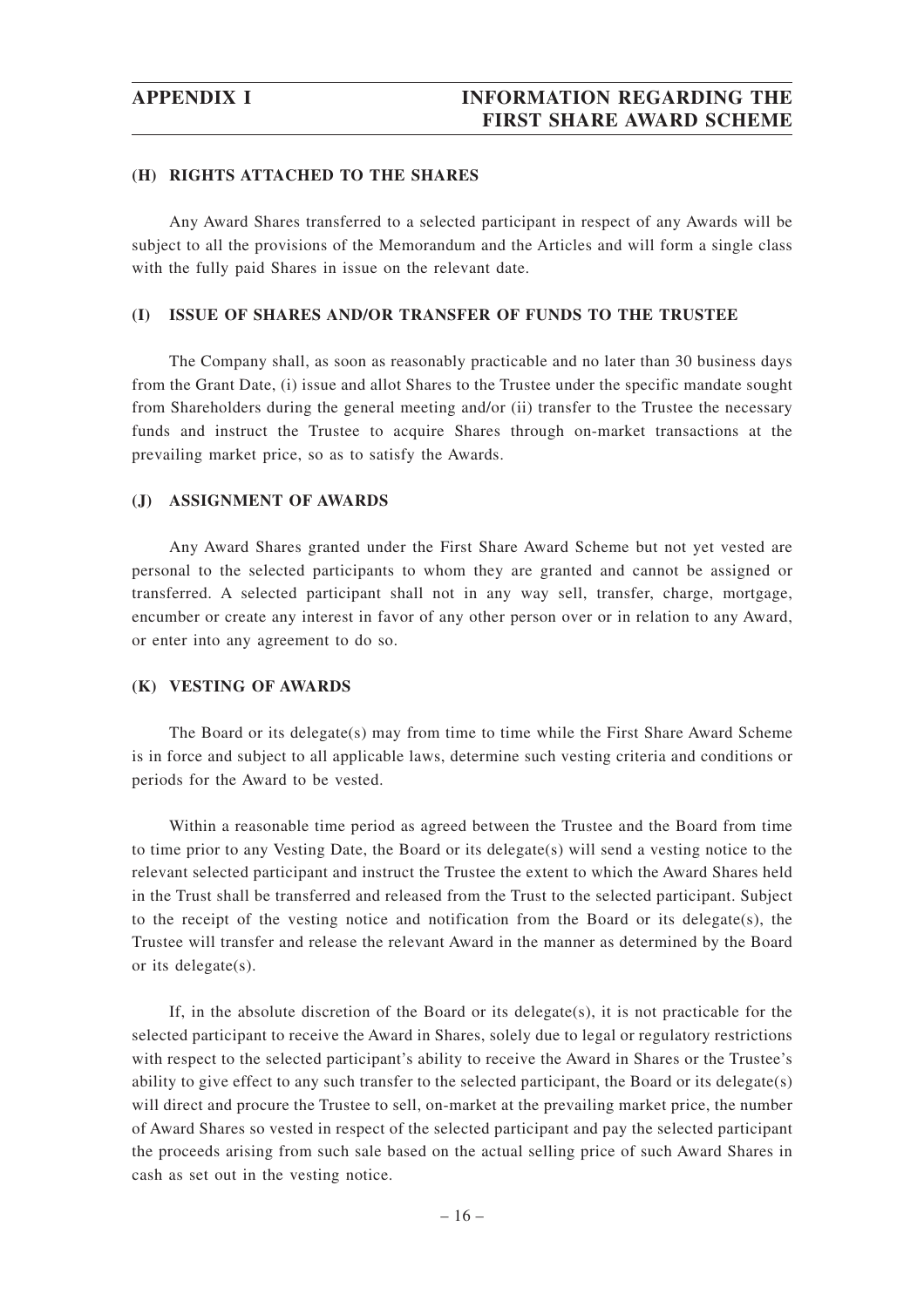## **APPENDIX I INFORMATION REGARDING THE FIRST SHARE AWARD SCHEME**

If there is an event of change in control of the Company by way of a merger, a privatization of the Company by way of a scheme or by way of an offer, the Board or the committee of the Board or person(s) to which the Board has delegated its authority shall at their sole discretion determine whether the Vesting Dates of any Awards will be accelerated to an earlier date.

#### **(L) CONSOLIDATION, SUBDIVISION, BONUS ISSUE AND OTHER DISTRIBUTION**

In the event the Company undertakes a subdivision or consolidation of the Shares, corresponding changes will be made to the number of outstanding Award Shares that have been granted provided that the adjustments shall be made in such manner as the Board determines to be fair and reasonable in order to prevent dilution or enlargement of the benefits or potential benefits intended to be made available under the First Share Award Scheme for the selected participants. All fractional shares (if any) arising out of such consolidation or subdivision in respect of the Award Shares of a selected participant shall be deemed as returned shares and shall not be transferred to the relevant selected participant on the relevant Vesting Date. The Trustee shall hold returned shares to be applied towards future Awards in accordance with the provisions of the First Share Award Scheme rules for the purpose of the First Share Award Scheme.

In the event of an issue of Shares by the Company credited as fully paid to the holders of the Shares by way of capitalization of profits or reserves (including share premium account), the Shares attributable to any Award Shares held by the Trustee shall be deemed to be an accretion to such Award Shares and shall be held by the Trustee as if they were Award Shares purchased by the Trustee hereunder and all the provisions hereof in relation to the original Award Shares shall apply to such additional Shares.

In the event of any non-cash distribution or other events not referred to above by reason of which the Board considers an adjustment to an outstanding Award to be fair and reasonable, an adjustment shall be made to the number of outstanding Award Shares of each selected participant as the Board shall consider as fair and reasonable, in order to prevent dilution or enlargement of the benefits or potential benefits intended to be made available under the First Share Award Scheme for the selected participants. The Company shall provide such funds, or such directions on application of the returned shares or returned trust funds, as may be required to enable the Trustee to purchase Shares on-market at the prevailing market price to satisfy the additional Award.

In the event the Company undertakes an open offer of new securities, the Trustee shall not subscribe for any new Shares. In the event of a rights issue, the Trustee shall seek instructions from the Company on the steps or actions to be taken in relation to the nil-paid rights allotted to it.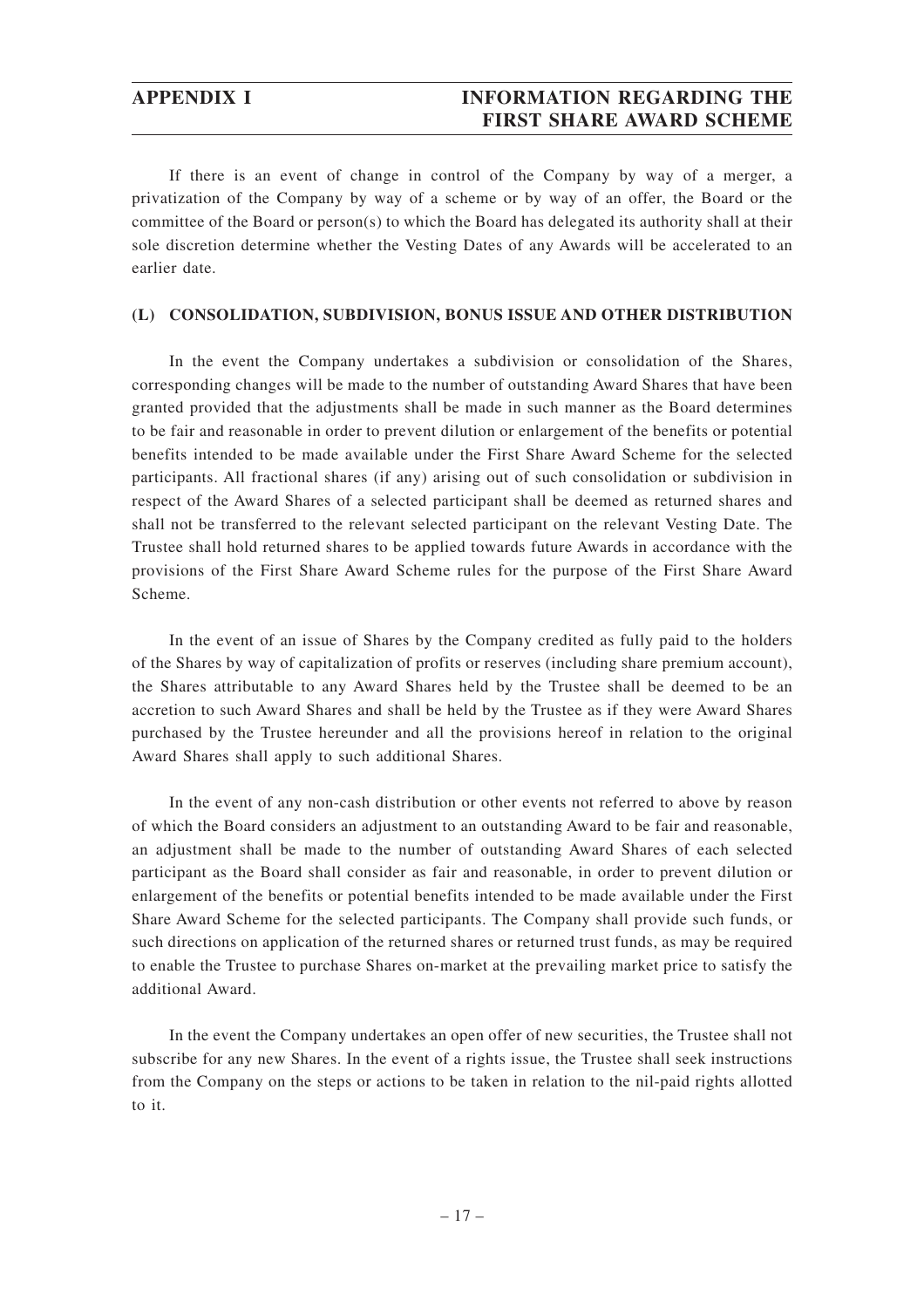## **(M) RETIREMENT, DEATH OR PERMANENT PHYSICAL OR MENTAL DISABILITY OF AN ELIGIBLE PERSON**

If a selected participant ceases to be an Eligible Person by reason of retirement of the selected participant, any outstanding Award Shares and related income not yet vested shall continue to vest in accordance with the Vesting Dates set out in the Award Letter, unless the Board or its delegate(s) determines otherwise at their absolute discretion.

If a selected participant ceases to be an Eligible Person by reason of (i) death of the selected participant, (ii) termination of the selected participant's employment or contractual engagement with the Group or an affiliate by reason of his/her permanent physical or mental disablement, (iii) termination of the selected participant's employment or contractual engagement with the Group by reason of redundancy, any outstanding Award Shares and related income not yet vested shall be immediately forfeited, unless the Board or its delegate(s) determines otherwise at their absolute discretion.

If a selected participant, being an employee whose employment is terminated by the Group or an affiliate by reason of the employer terminating the contract of employment without notice or payment in lieu of notice, or the selected participant having been convicted of any criminal offense involving his or her integrity or honesty, any outstanding Award Shares and related income not yet vested shall be immediately forfeited, unless the Board or its delegate(s) determines otherwise at their absolute discretion.

If a selected participant is declared bankrupt or becomes insolvent or makes any arrangements or composition with his or her creditors generally, any outstanding Award Shares and related income not yet vested shall be immediately forfeited, unless the Board or its delegate(s) determines otherwise at their absolute discretion.

If a selected participant ceases to be an Eligible Person for reasons other than those stated this paragraph, any outstanding Award Shares and related income not yet vested shall be immediately forfeited, unless the Board or its delegate(s) determines otherwise at their absolute discretion.

#### **(N) ALTERATION OF THE FIRST SHARE AWARD SCHEME**

The First Share Award Scheme may be altered in any respect (save for the First Share Award Scheme Limit) by a resolution of the Board provided that no such alteration shall operate to affect adversely any subsisting rights of any selected participant unless otherwise provided for in the rules of the First Share Award Scheme, except:

- (i) with the consent in writing of selected participants amounting to three-fourths in nominal value of all Award Shares held by the Trustee on that date; or
- (ii) with the sanction of a special resolution that is passed at a meeting of the selected participants amounting to three-fourths in nominal value of all Award Shares held by the Trustee on that date.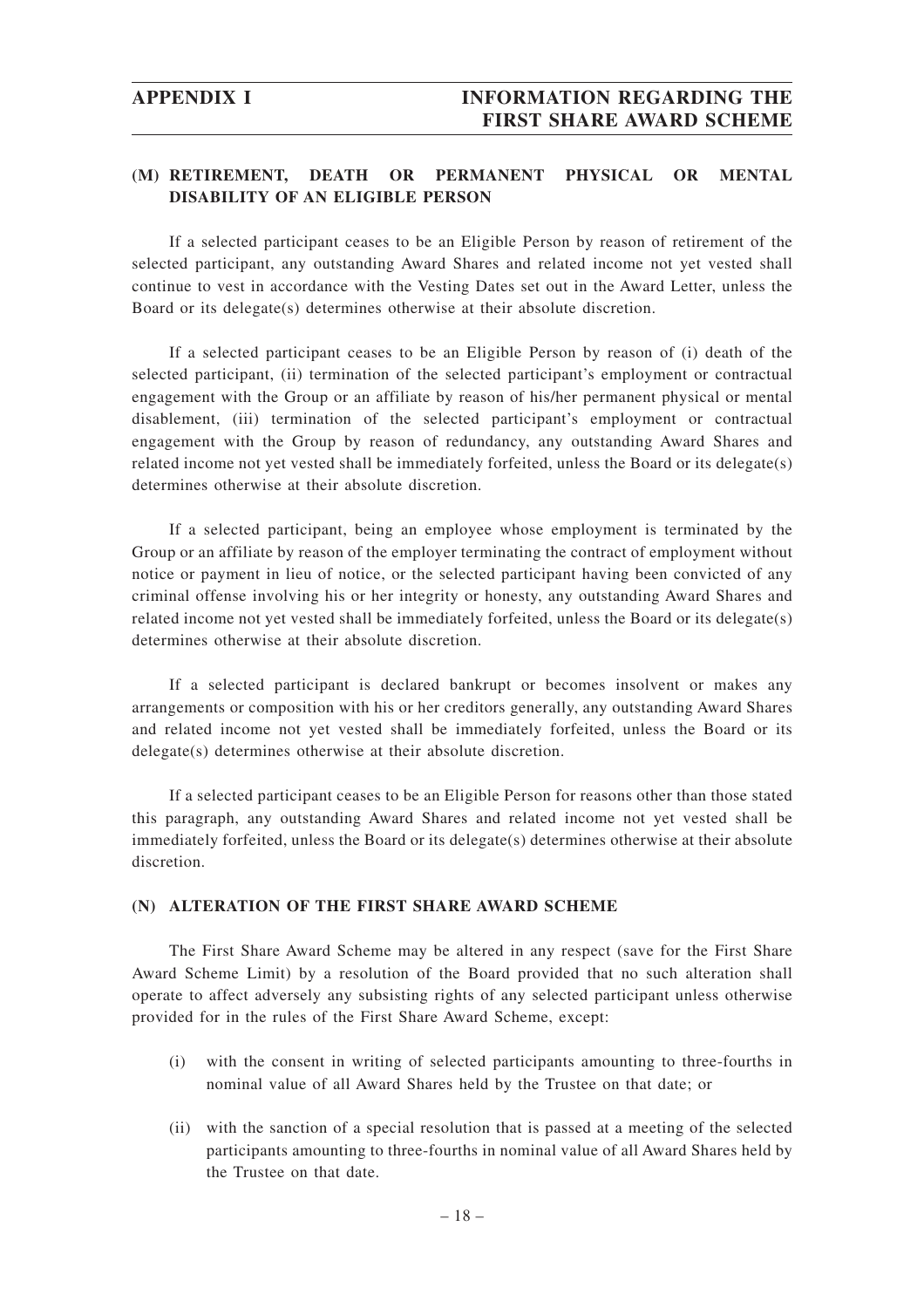#### **(O) TERMINATION**

The First Share Award Scheme shall terminate on the earlier of:

- (i) the end of the period of ten years commencing on the earlier of the passing of a shareholders' resolution approving the adoption of the First Share Award Scheme or the Listing Date except in respect of any non-vested Award Shares granted hereunder prior to the expiration of the First Share Award Scheme, for the purpose of giving effect to the vesting of such Award Shares or otherwise as may be required in accordance with the provisions of the First Share Award Scheme; and
- (ii) such date of early termination as determined by the Board provided that such termination shall not affect any subsisting rights of any selected participant under the rules of the First Share Award Scheme, provided further that for the avoidance of doubt, the change in the subsisting rights of a selected participant in this paragraph refers solely to any change in the rights in respect of the Award Shares already granted to a selected participant.

### **(P) ADMINISTRATION OF THE FIRST SHARE AWARD SCHEME**

The Board has the power to administer the First Share Award Scheme in accordance with the rules of the First Share Award Scheme and, where applicable, the Trust deed, including the power to construe and interpret the rules of the First Share Award Scheme and the terms of the Awards granted under the First Share Award Scheme. The Board may delegate the authority to administer the First Share Award Scheme to a committee of the Board or other person(s) as deemed appropriate at the sole discretion of the Board. The Board or its delegate(s) may also appoint one or more independent third party contractors to assist in the administration of the First Share Award Scheme as they think fit.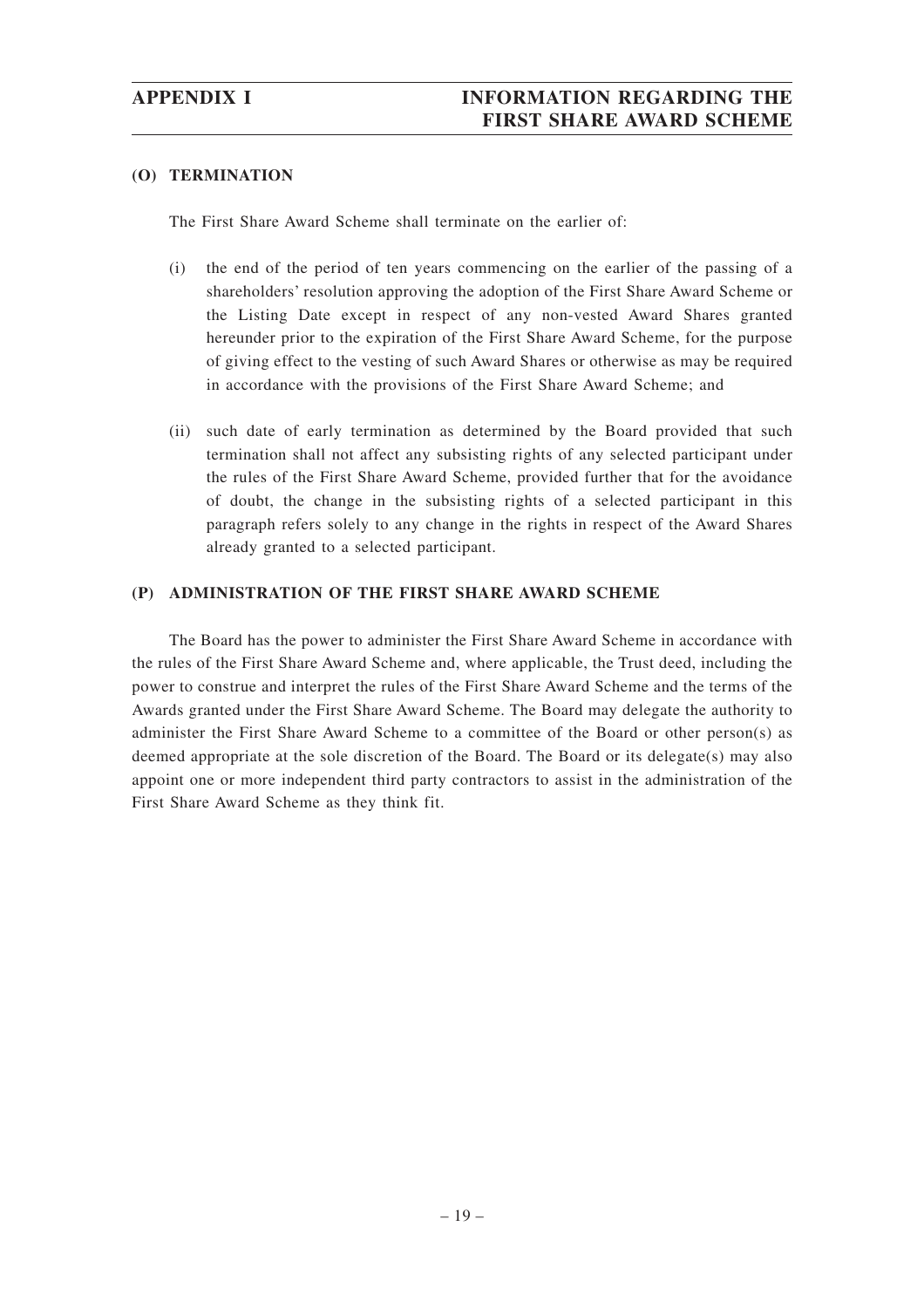

*(Incorporated in the Cayman Islands with limited liability and carrying on business in Hong Kong as "Yixin Automotive Technology Group Limited")* **(Stock code: 2858)**

#### **NOTICE OF EXTRAORDINARY GENERAL MEETING**

Notice is hereby given that the extraordinary general meeting (the "**Extraordinary General Meeting**") of Yixin Group Limited 易鑫集團有限公司 (the "**Company**") will be held at Meeting Room – Yixin Rong, 2nd Floor, Yixin Building, 1 North, Zhongguancun Hongqiao Innovation Center, 365 Linhong Road, Changning District, Shanghai, China, on Thursday, May 6, 2021 at 9:30 a.m. to consider and, if thought fit, pass with or without amendments, the following resolution as an ordinary resolution:

### 1. "**THAT**:

- (a) the Existing Scheme Limit of the First Share Award Scheme be increased by 191,298,011 Shares to the New Scheme Limit of 285,250,982 Shares (the "**Increase in Scheme Limit**"), and accordingly,
	- (i) Paragraph 15.1 of the scheme rules of the First Share Award Scheme (the "**Scheme Rules**") be and is hereby amended as follows:

the text of Paragraph 15.1 of the Scheme Rules, which reads:

'*The Company shall not make any further grant of Award which will result in the aggregate number of Shares underlying all grants made pursuant to the Scheme (excluding Award Shares that have been forfeited in accordance with the Scheme) to exceed 10,118,631 Shares without Shareholders' approval (the "Scheme Limit").*',

shall be deleted in its entirety and replaced with:

'*The Company shall not make any further grant of Award which will result in the aggregate number of Shares underlying all grants made pursuant to the Scheme (excluding Award Shares that have been forfeited in accordance with the Scheme) to exceed 285,250,982 Shares without Shareholders' approval (the "Scheme Limit").*';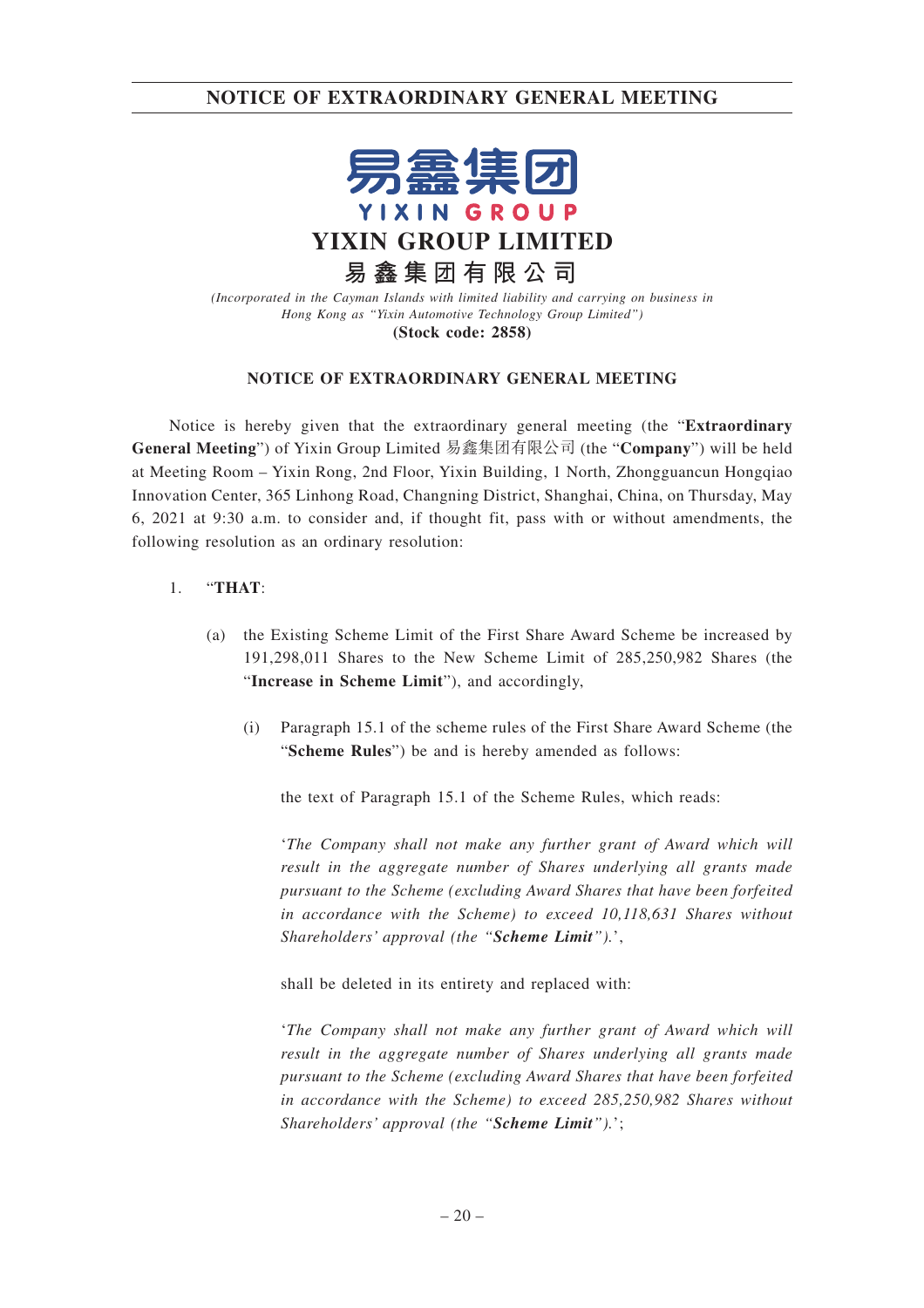(ii) Paragraph 15.3 of the Scheme Rules, the text of which is set out below, be and is hereby deleted in its entirety:

'*Notwithstanding the Scheme Limit set out in Article 15.1 above, the Company may make further grants of Awards that will result in the aggregate number of Shares underlying all grants made pursuant to the Scheme in addition to the Scheme Limit (the "Additional Shares"), provided that the number of Additional Shares shall be equivalent to the number of Shares in respect of which options have not been granted pursuant to the 2017 Share Incentive Plan adopted by the Company on 26 May 2017 (the "2017 Share Incentive Plan"). The date for determining the number of Additional Shares and the number of Shares that have not been awarded pursuant to the 2017 Share Incentive Plan shall be the day on which the Company's Shares are listed on the Stock Exchange*.'

- (b) subject to paragraph (a) of this resolution being passed, a mandate (the "**Scheme Mandate**") be and is hereby granted to the directors of the Company to issue, allot, procure the transfer of and otherwise deal with 191,298,011 Shares that may be awarded pursuant to the First Share Award Scheme upon the Increase in Scheme Limit in excess of those Shares under the Existing Scheme Limit previously approved by the shareholders of the Company (the "**Shareholders**");
- (c) any one director of the Company be and is hereby generally and unconditionally authorized to do all such further acts and things and to sign and execute all such other or further documents and to take all such steps as he/she may consider necessary, desirable, appropriate or expedient to implement and/or give effect to or otherwise in connection with the Increase in Scheme Limit and the incidental amendment of the Scheme Rules, the Scheme Mandate and the transactions respectively contemplated thereunder or in connection therewith; and
- (d) for the purposes of this resolution:

"Additional Shares" means 3,303,222 Shares, or 23,122,554 underlying Shares after taking into account the Capitalization Issue (being the equivalent to the aggregate number of Shares underlying the options that were not granted under the Pre-IPO Share Option Scheme prior to the Global Offering);

"Capitalization Issue" means the issue of 4,626,550,692 Shares on November 16, 2017, on which date the Shares were listed on the Stock Exchange, to be made upon the capitalization of part of the sum standing to the credit of the share premium account of the Company;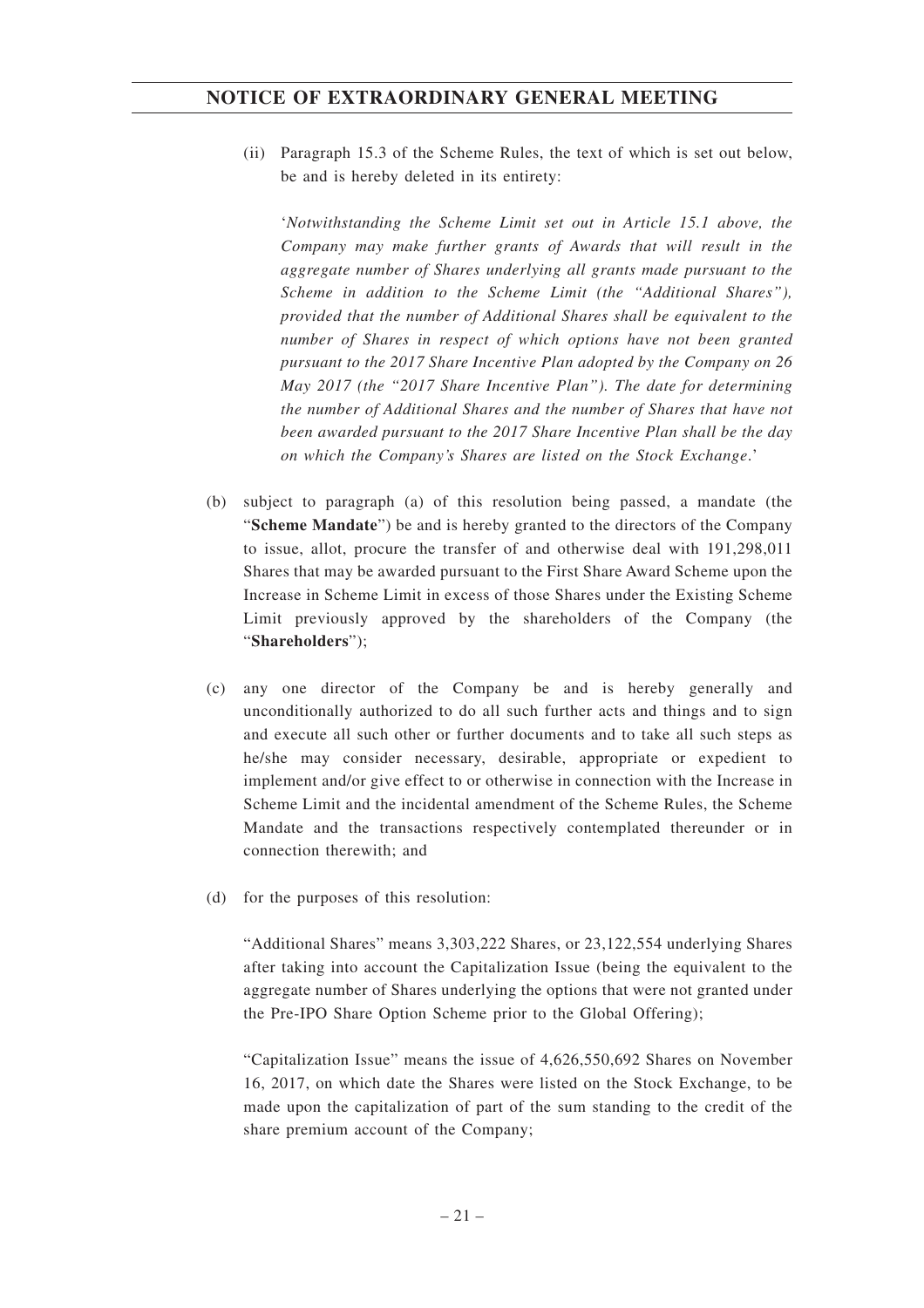"Existing Scheme Limit" means the maximum number of Shares underlying all awards that may be granted under the First Share Award Scheme without further Shareholders' approval, being 10,118,631 Shares, or 70,830,417 Shares after taking into account the Capitalization Issue, subject to an increase of the Additional Shares (excluding Award Shares that have been forfeited in accordance with the Scheme Rules);

"First Share Award Scheme" means the share award scheme of the Company adopted on May 26, 2017 and amended on September 1, 2017;

"Global Offering" means the offer of Shares for subscription by the public in Hong Kong and the international placing of Shares as described in the prospectus of the Company dated November 6, 2017;

"New Scheme Limit" means 285,250,982 Shares;

"Pre-IPO Share Option Scheme" means the pre-IPO share option scheme adopted by the Company on May 26, 2017; and

"Shares" means ordinary shares in the share capital of the Company with a par value of US\$0.0001."

> By Order of the Board **Yixin Group Limited 易鑫集團有限公司 Andy Xuan Zhang** *Chairman*

Hong Kong, March 23, 2021